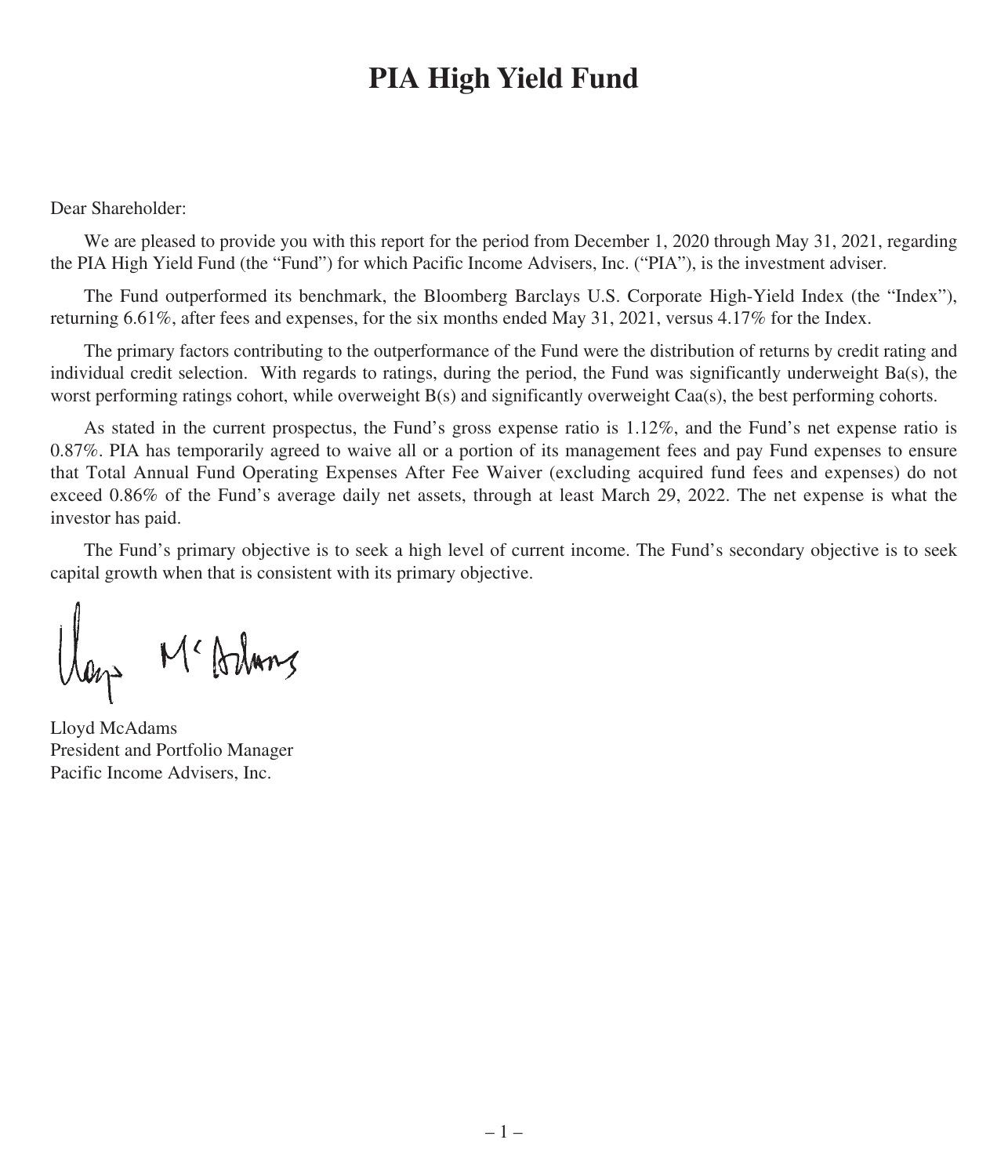#### **Past performance is not a guarantee of future results.**

Opinions expressed above are those of Pacific Income Advisers, Inc., the Fund's investment adviser, are subject to change, are not guaranteed, should not be considered recommendations to buy or sell any security and should not be considered investment advice.

#### *Must be preceded or accompanied by a prospectus.*

Mutual fund investing involves risk. Principal loss is possible. Investments in debt securities typically decrease in value when interest rates rise. This risk is usually greater for longer-term debt securities. The Fund may invest in foreign securities which involve greater volatility and political, economic and currency risks and differences in accounting methods. These risks may increase for emerging markets. Investment by the Fund in lower-rated and non-rated securities presents a greater risk of loss to principal and interest than higher-rated securities. The Fund may invest in derivatives, which may involve risks greater than the risks presented by more traditional investments. The risk of owning an exchange-traded fund ("ETF") or mutual fund generally reflects the risks of owning the underlying securities that the ETF or mutual fund holds. It will also bear additional expenses, including operating expenses, brokerage costs and the potential duplication of management fees.

The Bloomberg Barclays U.S. Corporate High-Yield Index measures the market of USD-denominated, non-investment grade, fixed rate, taxable corporate bonds. Securities are classified as high yield if the middle rating of Moody's Investors Service, Inc., Fitch Ratings, Inc., and Standard & Poor's Ratings Services is Ba1/BB+/BB+ or below after dropping the highest and lowest available ratings. The index excludes emerging markets debt.

You cannot invest directly in an index.

Bond ratings provide the probability of an issuer defaulting based on the analysis of the issuer's financial condition and profit potential. Bond rating services are provided by Standard & Poor's Ratings Services, Moody's Investors Service, Inc., and Fitch Ratings, Inc. Bond ratings start at AAA (denoting the highest investment quality) and usually end at D (meaning payment is in default). In limited situations when the rating agency has not issued a formal rating, the investment adviser will classify the security as non-rated.

Please refer to the schedule of investments in the report for complete holdings information. Fund holdings and sector allocations are subject to change at any time and are not recommendations to buy or sell any security. Investment performance reflects fee waivers in effect. In the absence of such waivers, total return would be reduced.

Quasar Distributors, LLC, Distributor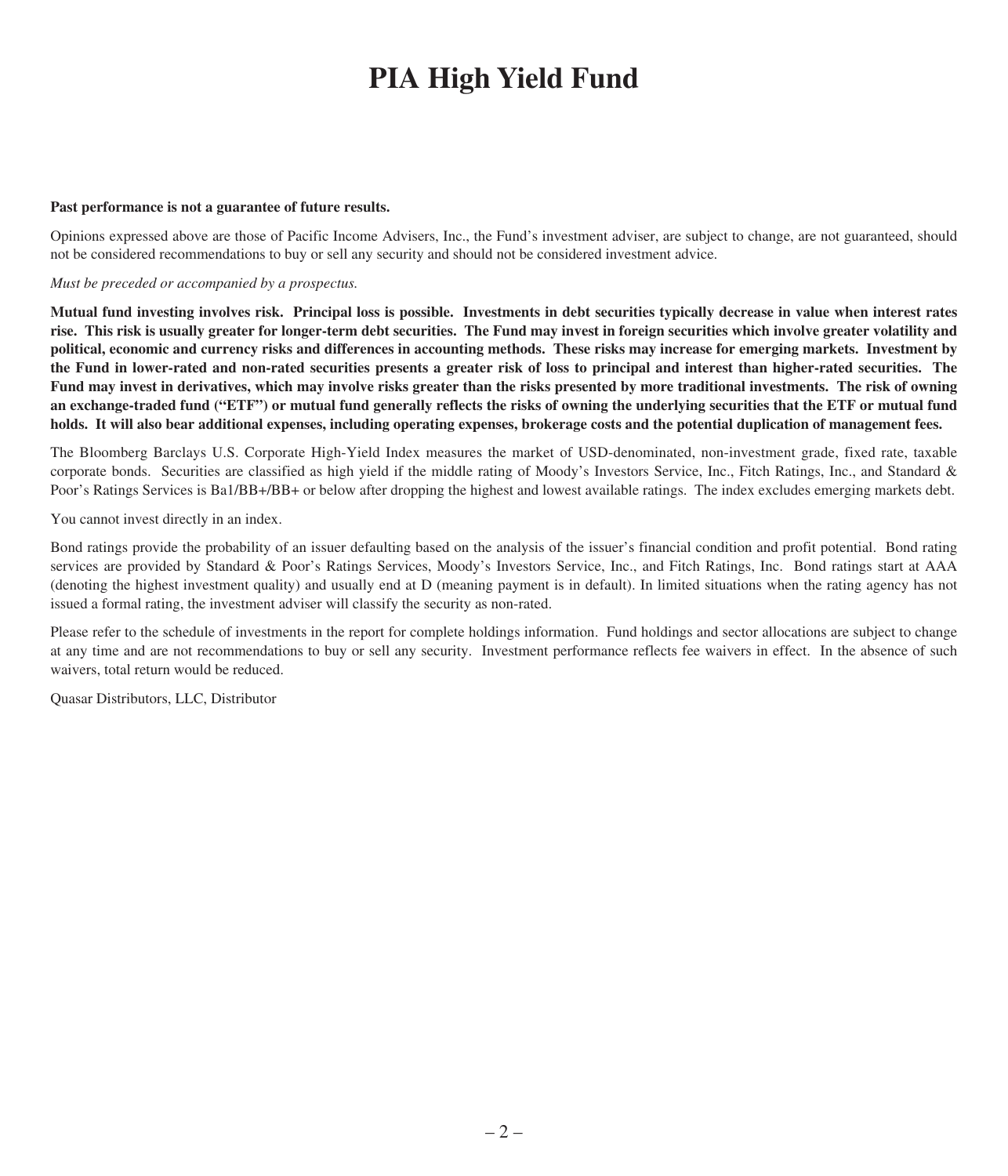*Expense Example – May 31, 2021 (Unaudited)*

As a shareholder of a mutual fund, you incur two types of costs: (1) transaction costs, including sales charges (loads) on purchase payments, redemption fees, and exchange fees, and (2) ongoing costs, including management fees, distribution and/or service fees, and other fund expenses. This Example is intended to help you understand your ongoing costs (in dollars) of investing in the PIA High Yield Fund and to compare these costs with the ongoing costs of investing in other mutual funds. The Example is based on an investment of \$1,000 invested at the beginning of the period and held for the entire period (12/1/20 – 5/31/21).

#### **Actual Expenses**

The first line of the table below provides information about actual account values and actual expenses. Although the Fund charges no sales loads or transaction fees, you will be assessed fees for outgoing wire transfers, returned checks, and stop payment orders at prevailing rates charged by U.S. Bancorp Fund Services, LLC, the Fund's transfer agent. The Example below includes, but is not limited to, management fees, fund accounting, custody and transfer agent fees. You may use the information in the first line, together with the amount you invested, to estimate the expenses that you paid over the period. Simply divide your account value by \$1,000 (for example, an \$8,600 account value divided by  $$1,000 = 8.6$ ), then multiply the result by the number in the first line under the heading entitled "Expenses Paid During" Period" to estimate the expenses you paid on your account during this period.

#### **Hypothetical Example for Comparison Purposes**

The second line of the table below provides information about hypothetical account values and hypothetical expenses based on the Fund's actual expense ratio and an assumed rate of return of 5% per year before expenses, which is different from the Fund's actual returns. The hypothetical account values and expenses may not be used to estimate the actual ending account balance or expenses you paid for the period. You may use this information to compare the ongoing costs of investing in the Fund and other funds. To do so, compare this 5% hypothetical example with the 5% hypothetical examples that appear in the shareholder reports of the other funds. Please note that the expenses shown in the table are meant to highlight your ongoing costs only and do not reflect any transaction costs, such as sales charges (loads), redemption fees, or exchange fees. Therefore, the second line of the table is useful in comparing ongoing costs only, and will not help you determine the relative total costs of owning different funds. In addition, if these transaction costs were included, your costs would have been higher.

|                                          | <b>Value 12/1/20</b> |            | <b>Beginning Account Ending Account Expenses Paid During</b><br>Value $5/31/21$ Period $12/1/20 - 5/31/21$ <sup>*</sup> |
|------------------------------------------|----------------------|------------|-------------------------------------------------------------------------------------------------------------------------|
| Actual                                   | \$1,000.00           | \$1,066.10 | \$4.43                                                                                                                  |
| Hypothetical (5% return before expenses) | \$1,000.00           | \$1,020.64 | \$4.33                                                                                                                  |

\* Expenses are equal to the Fund's annualized expense ratio, multiplied by the average account value over the period, multiplied by 182 (days in most recent fiscal half-year) / 365 days to reflect the one-half year expense. The annualized expense ratio of the Fund is 0.86%.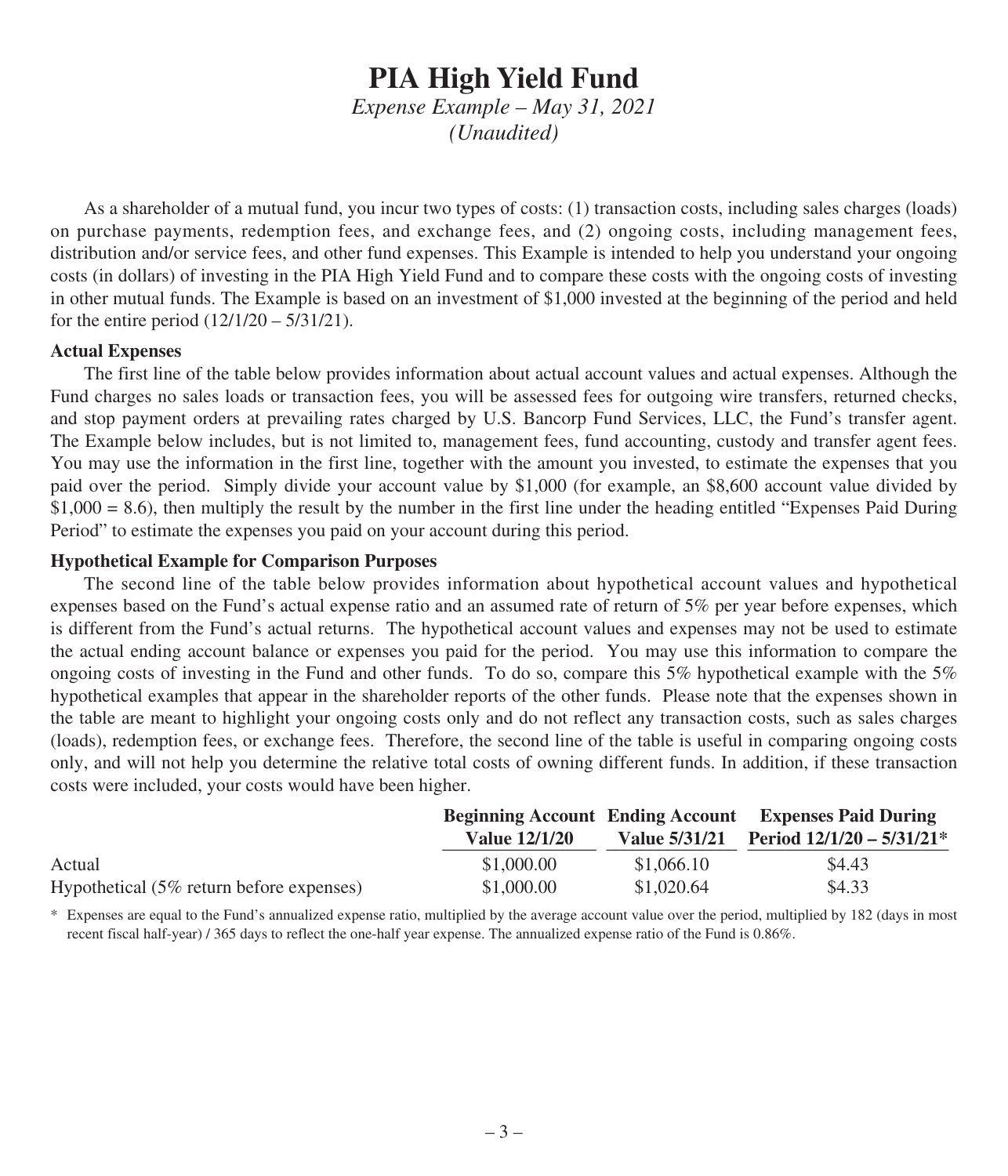*Allocation of Portfolio Assets – May 31, 2021 (Unaudited)*

### **Investments by Sector**

As a Percentage of Total Investments

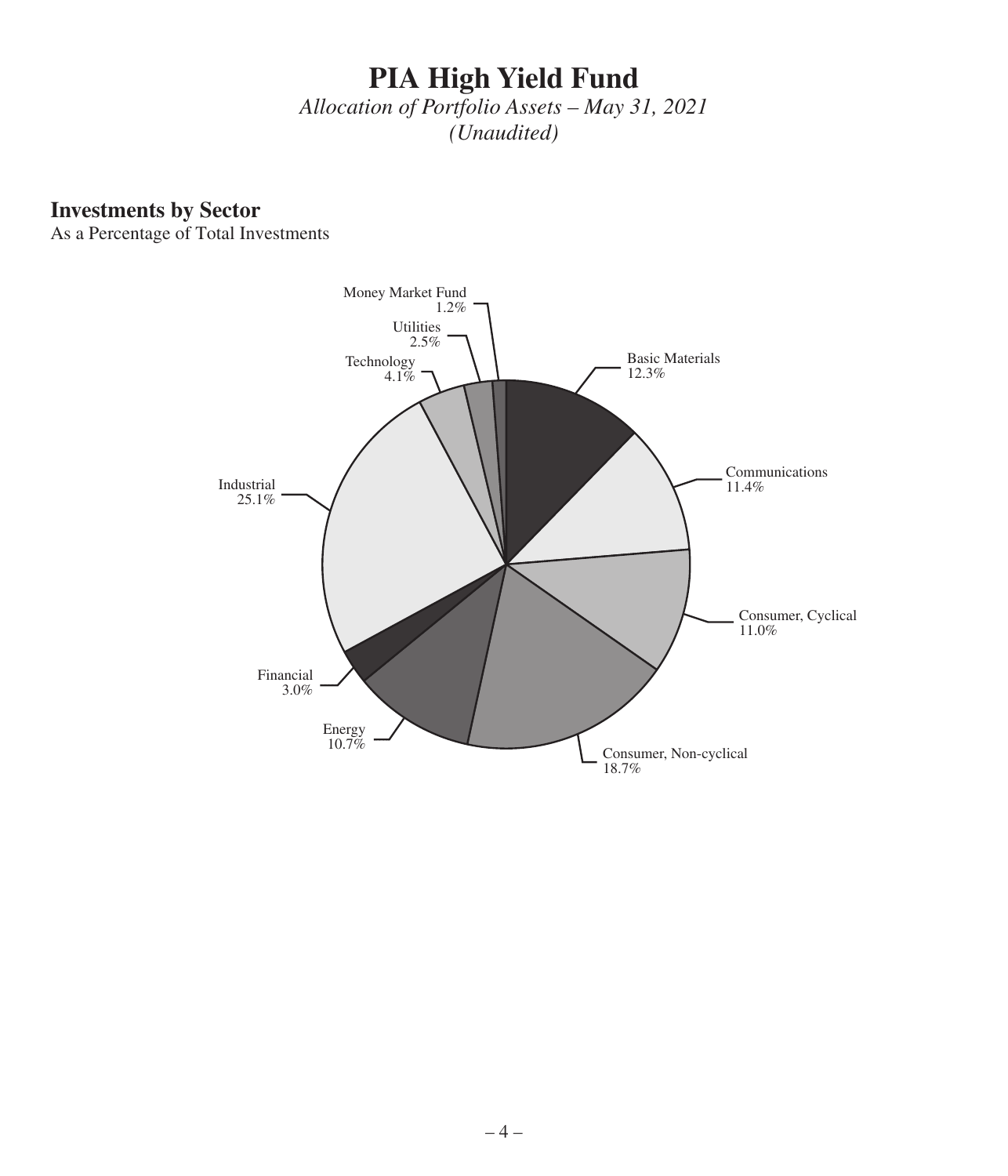*Schedule of Investments – May 31, 2021 (Unaudited)*

| Shares/<br>Principal Amount                                              | Value         | Principal Amount                                                                                          | Value      |
|--------------------------------------------------------------------------|---------------|-----------------------------------------------------------------------------------------------------------|------------|
| <b>COMMON STOCKS 0.2%</b>                                                |               | Building & Construction 1.0%                                                                              |            |
| <b>Building Materials 0.2%</b><br>2,996 Northwest Hardwoods (e) $(f)$ .  | 137,017<br>\$ | <b>Brundage-Bone Concrete</b><br>Pumping Holdings, Inc.<br>6.00%, due $2/1/26$ (a) $\ldots$<br>\$ 650,000 | 673,<br>\$ |
| <b>Total Common Stocks</b>                                               |               |                                                                                                           |            |
| $(\text{cost } $137,017) \dots \dots \dots \dots \dots \dots \dots$      | 137,017       | <b>Building Materials 2.3%</b>                                                                            |            |
| <b>CORPORATE BONDS 96.7%</b>                                             |               | CP Atlas Buyer, Inc.<br>7.00%, due $12/1/28$ (a)<br>650,000<br><b>SRM Escrow Issuer LLC</b>               | 673,       |
| Advertising 1.4%                                                         |               | 6.00%, due $11/1/28$ (a) $\ldots$ .<br>750,000                                                            | 782,       |
| Clear Channel International BV<br>6.625%, due $8/1/25$ (a)<br>\$ 550,000 | 575,688       |                                                                                                           | 1,455,     |
| Clear Channel Outdoor                                                    |               | Chemicals 1.3%                                                                                            |            |
| Holdings, Inc.                                                           |               | Consolidated Energy Finance SA                                                                            |            |
| 7.75%, due $4/15/28$ (a)<br>325,000                                      | 333,353       | 6.875%, due $6/15/25$ (a)<br>635,000                                                                      | 640,       |
|                                                                          | 909,041       | 6.50%, due $5/15/26$ (a)<br>200,000                                                                       | 201,       |
| Aerospace/Defense 2.3%                                                   |               |                                                                                                           | 842,       |
| F-Brasile SpA/<br>F-Brasile US LLC                                       |               | Chemicals - Diversified 3.8%<br>Innophos Holdings, Inc.                                                   |            |
| 7.375%, due $8/15/26$ (a)<br>700,000<br>Triumph Group, Inc.              | 716,090       | 9.375%, due $2/15/28$ (a)<br>500,000<br>Iris Holdings, Inc.                                               | 543,       |
| 7.75%, due $8/15/25$<br>700,000                                          | 717,955       | 8.75% Cash or 9.50%<br>350,000                                                                            |            |
|                                                                          | 1,434,045     | PIK, due $2/15/26$ (a) (c)<br>Polar US Borrower LLC /                                                     | 357,       |
| Appliances 1.2%                                                          |               | Schenectady International                                                                                 |            |
| <b>WASH Multifamily</b>                                                  |               | Group, Inc.                                                                                               |            |
| Acquisition, Inc.<br>750,000<br>5.75\%, due $4/15/26$ (a)                | 782,212       | 6.75%, due $5/15/26$ (a) $\ldots$<br>825,000<br>SCIH Salt Holdings, Inc.                                  | 818.       |
| <b>Auto Manufacturers 0.9%</b>                                           |               | 275,000<br>4.875\%, due $5/1/28$ (a)                                                                      | 273,       |
| PM General Purchaser LLC                                                 |               | 6.625%, due $5/1/29$ (a)<br>475,000                                                                       | 472,       |
| 550,000<br>9.50%, due $10/1/28$ (a)                                      | 601,563       |                                                                                                           | 2,464,     |
| Auto Parts & Equipment 2.3%<br>Dealer Tire LLC /                         |               | Chemicals - Plastics 1.1%<br>Neon Holdings, Inc.                                                          |            |
| DT Issuer LLC                                                            |               | 10.125\%, due $4/1/26$ (a)<br>650,000                                                                     | 711,       |
| 650,000<br>8.00%, due $2/1/28$ (a) $\ldots$<br>Titan International, Inc. | 688,743       | Chemicals - Specialty 1.2%<br>Herens Holdco Sarl                                                          |            |
| 750,000<br>7.00%, due $4/30/28$ (a)                                      | 782,588       | 4.75%, due $5/15/28$ (a)<br>750,000                                                                       | 752,       |
|                                                                          | 1,471,331     |                                                                                                           |            |

| Principal Amount  |                                                                                                    | Value         |
|-------------------|----------------------------------------------------------------------------------------------------|---------------|
|                   | <b>Building &amp; Construction 1.0%</b><br><b>Brundage-Bone Concrete</b><br>Pumping Holdings, Inc. |               |
| \$<br>650,000     | 6.00%, due $2/1/26$ (a) $\ldots \ldots$                                                            | \$<br>673,585 |
|                   | <b>Building Materials 2.3%</b>                                                                     |               |
|                   | CP Atlas Buyer, Inc.                                                                               |               |
| 650,000           | 7.00%, due $12/1/28$ (a)<br>.<br><b>SRM Escrow Issuer LLC</b>                                      | 673,101       |
|                   | 750,000 6.00%, due $11/1/28$ (a)                                                                   | 782,539       |
|                   |                                                                                                    | 1,455,640     |
| Chemicals $1.3\%$ |                                                                                                    |               |
|                   | Consolidated Energy Finance SA                                                                     |               |
| 635,000           | 6.875%, due $6/15/25$ (a)                                                                          | 640,537       |
| 200,000           | 6.50%, due $5/15/26$ (a)                                                                           | 201,645       |
|                   |                                                                                                    | 842,182       |
|                   | Chemicals – Diversified 3.8%                                                                       |               |
|                   | Innophos Holdings, Inc.                                                                            |               |
| 500,000           | 9.375\%, due $2/15/28$ (a)                                                                         | 543,438       |
|                   | Iris Holdings, Inc.                                                                                |               |
| 350,000           | 8.75% Cash or 9.50%                                                                                |               |
|                   | PIK, due $2/15/26$ (a) (c)                                                                         | 357,613       |
|                   | Polar US Borrower LLC /                                                                            |               |
|                   | Schenectady International                                                                          |               |
|                   | Group, Inc.                                                                                        |               |
| 825,000           | 6.75%, due $5/15/26$ (a) $\ldots$ .                                                                | 818,095       |
|                   | SCIH Salt Holdings, Inc.                                                                           |               |
| 275,000           | 4.875\%, due $5/1/28$ (a)<br>.                                                                     | 273,281       |
| 475,000           | 6.625%, due $5/1/29$ (a)<br>.                                                                      | 472,031       |
|                   |                                                                                                    | 2,464,458     |
|                   | Chemicals - Plastics 1.1%                                                                          |               |
|                   | Neon Holdings, Inc.                                                                                |               |
| 650,000           | 10.125%, due $4/1/26$ (a)                                                                          | 711,753       |
|                   | Chemicals - Specialty $1.2\%$                                                                      |               |
|                   | Herens Holdco Sarl                                                                                 |               |
|                   | 750,000 4.75%, due $5/15/28$ (a)                                                                   | 752,978       |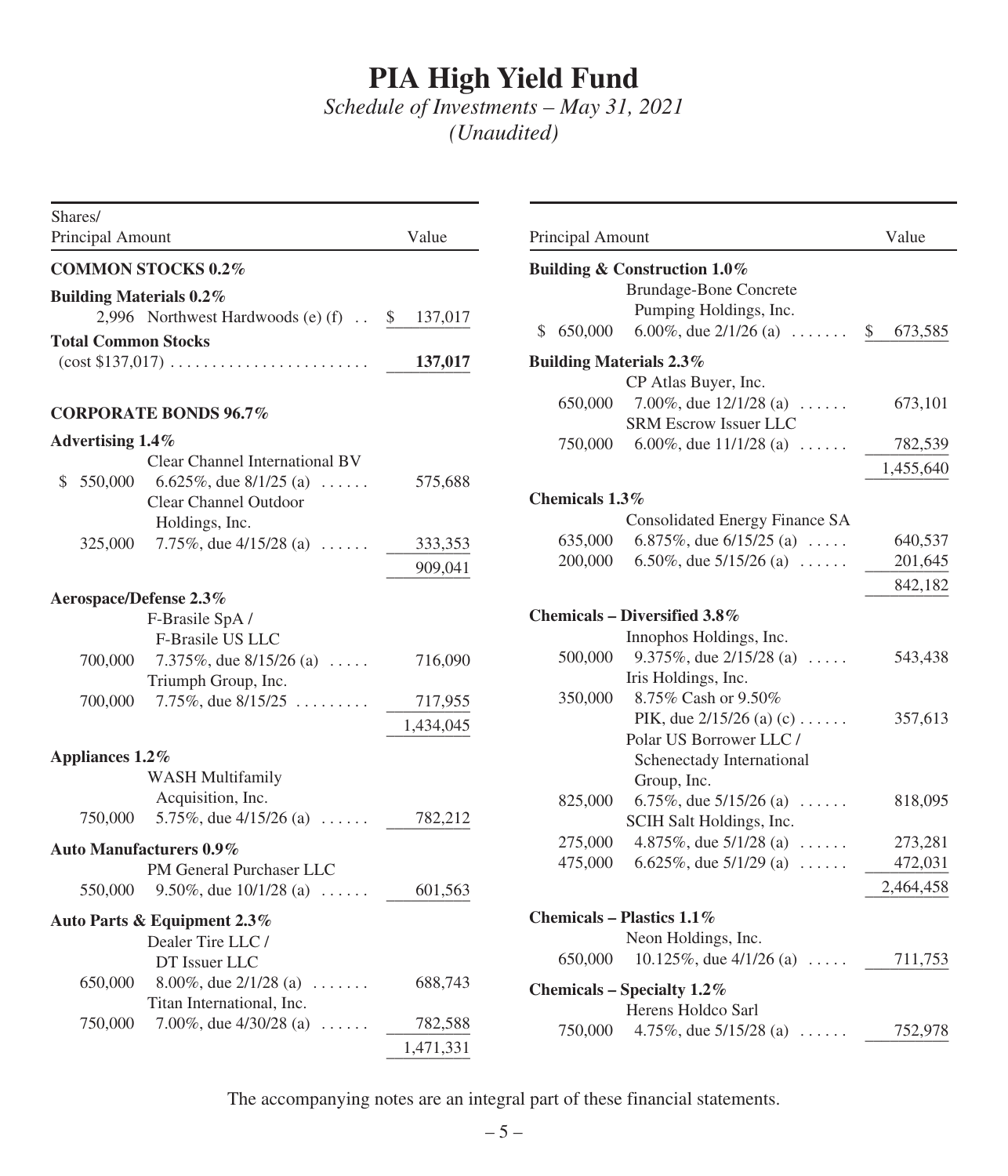*Schedule of Investments – May 31, 2021 (continued) (Unaudited)*

| Principal Amount |                                                                             | Value         | Principal Amount                                                                                      | Value      |
|------------------|-----------------------------------------------------------------------------|---------------|-------------------------------------------------------------------------------------------------------|------------|
|                  | <b>Commercial Services 6.6%</b>                                             |               | Diversified Financial Services 1.4%                                                                   |            |
| \$<br>700,000    | Alta Equipment Group, Inc.<br>5.625\%, due $4/15/26$ (a)<br>APX Group, Inc. | 720,132<br>S. | VistaJet Malta Finance PLC /<br>XO Management Holding, Inc.<br>10.50%, due $6/1/24$ (a)<br>\$ 850,000 | 912,<br>\$ |
| 100,000          | 8.50%, due $11/1/24$                                                        | 104,673       | Diversified Manufacturing 0.3%                                                                        |            |
| 315,000          | 6.75%, due $2/15/27$ (a)<br>CPI CG, Inc.                                    | 334,294       | FXI Holdings, Inc.                                                                                    |            |
| 750,000          | 8.625%, due $3/15/26$ (a)                                                   | 786,089       | 12.25%, due $11/15/26$ (a)<br>197,000                                                                 | 227,       |
|                  | NESCO Holdings II, Inc.                                                     |               | Electronics 0.2%                                                                                      |            |
| 800,000          | 5.50%, due $4/15/29$ (a)                                                    | 826,008       | Atkore, Inc.                                                                                          |            |
|                  | Nielsen Finance LLC /                                                       |               | 4.25%, due $6/1/31$ (a) $\dots$<br>150,000                                                            | 148,       |
| 550,000          | Nielsen Finance Co.<br>5.625\%, due $10/1/28$ (a)<br>StoneMor, Inc.         | 582,313       | <b>Engineering &amp; Construction 1.8%</b><br>New Enterprise Stone                                    |            |
| 875,000          | 8.50%, due $5/15/29$ (a)                                                    | 866,183       | & Lime Co., Inc.<br>6.25%, due $3/15/26$ (a)<br>400,000                                               | 412,       |
|                  |                                                                             | 4,219,692     | PowerTeam Services LLC                                                                                |            |
|                  | <b>Consumer Cyclical Services 1.8%</b>                                      |               | 9.033%, due $12/4/25$ (a)<br>650,000                                                                  | 718,       |
|                  | CoreCivic, Inc.                                                             |               |                                                                                                       | 1,131,     |
| 550,000          | 4.75%, due $10/15/27$<br>Photo Holdings Merger Sub, Inc.                    | 452,664       | <b>Enterprise Software &amp; Services 2.4%</b>                                                        |            |
| 620,000          | 8.50%, due $10/1/26$ (a)                                                    | 679,148       | Helios Software Holdings, Inc. /                                                                      |            |
|                  |                                                                             | 1,131,812     | <b>ION</b> Corporate Solutions<br>Finance Sarl                                                        |            |
|                  | <b>Consumer Services 2.3%</b>                                               |               | 4.625%, due $5/1/28$ (a)<br>875,000                                                                   | 854,       |
|                  | Cimpress Plc                                                                |               | Rocket Software, Inc.                                                                                 |            |
| 650,000          | 7.00%, due $6/15/26$ (a) $\ldots$ .                                         | 682,500       | 700,000<br>6.50%, due $2/15/29$ (a)                                                                   | 681,       |
| 800,000          | Quad Graphics, Inc.<br>7.00%, due $5/1/22$                                  | 788,695       |                                                                                                       | 1,535,     |
|                  |                                                                             | 1,471,195     | Entertainment 0.9%                                                                                    |            |
|                  |                                                                             |               | Powdr Corp.                                                                                           |            |
|                  | <b>Containers and Packaging 2.8%</b>                                        |               | 550,000<br>6.00%, due $8/1/25$ (a)                                                                    | 580,       |
| 500,000          | Pactiv LLC<br>8.375%, due $4/15/27$                                         | 574,280       | <b>Environmental Control 1.0%</b>                                                                     |            |
|                  | Plastipak Holdings, Inc.                                                    |               | Tervita Corp.                                                                                         |            |
| 680,000          | 6.25%, due $10/15/25$ (a)                                                   | 698,057       | 600,000<br>11.00%, due $12/1/25$ (a)                                                                  | 675,       |
|                  | Trident TPI Holdings, Inc.                                                  |               | <b>Financial Services 1.0%</b>                                                                        |            |
| 500,000          | 6.625\%, due $11/1/25$ (a)                                                  | 511,760       | Arrow Bidco LLC                                                                                       |            |
|                  |                                                                             | 1,784,097     | 650,000 9.50%, due $3/15/24$ (a)                                                                      | 639,       |

| Principal Amount               |                                                                                                    | Value     |
|--------------------------------|----------------------------------------------------------------------------------------------------|-----------|
|                                | Diversified Financial Services 1.4%<br>VistaJet Malta Finance PLC /<br>XO Management Holding, Inc. |           |
| \$<br>850,000                  | 10.50%, due $6/1/24$ (a)  \$                                                                       | 912,688   |
|                                | Diversified Manufacturing 0.3%                                                                     |           |
| 197,000                        | FXI Holdings, Inc.<br>12.25\%, due $11/15/26$ (a)                                                  | 227,748   |
| Electronics 0.2%               |                                                                                                    |           |
|                                | Atkore, Inc.                                                                                       |           |
| 150,000                        | 4.25%, due $6/1/31$ (a)                                                                            | 148,943   |
|                                | <b>Engineering &amp; Construction 1.8%</b>                                                         |           |
|                                | New Enterprise Stone                                                                               |           |
|                                | & Lime Co., Inc.                                                                                   |           |
| 400,000                        | 6.25%, due $3/15/26$ (a)<br>PowerTeam Services LLC                                                 | 412,750   |
| 650,000                        | 9.033\%, due $12/4/25$ (a)                                                                         | 718,676   |
|                                |                                                                                                    | 1,131,426 |
|                                |                                                                                                    |           |
|                                | Enterprise Software & Services 2.4%<br>Helios Software Holdings, Inc. /                            |           |
|                                | <b>ION Corporate Solutions</b>                                                                     |           |
|                                | Finance Sarl                                                                                       |           |
| 875,000                        | 4.625\%, due $5/1/28$ (a)                                                                          | 854,087   |
|                                | Rocket Software, Inc.                                                                              |           |
| 700,000                        | 6.50%, due $2/15/29$ (a)                                                                           | 681,636   |
|                                |                                                                                                    | 1,535,723 |
| <b>Entertainment 0.9%</b>      |                                                                                                    |           |
|                                | Powdr Corp.                                                                                        |           |
|                                | 550,000 6.00%, due $8/1/25$ (a)                                                                    | 580,594   |
|                                | <b>Environmental Control 1.0%</b>                                                                  |           |
|                                | Tervita Corp.                                                                                      |           |
| 600,000                        | 11.00%, due $12/1/25$ (a)                                                                          | 675,201   |
| <b>Financial Services 1.0%</b> |                                                                                                    |           |
|                                | Arrow Bidco LLC                                                                                    |           |
| 650,000                        | 9.50%, due $3/15/24$ (a)                                                                           | 639,860   |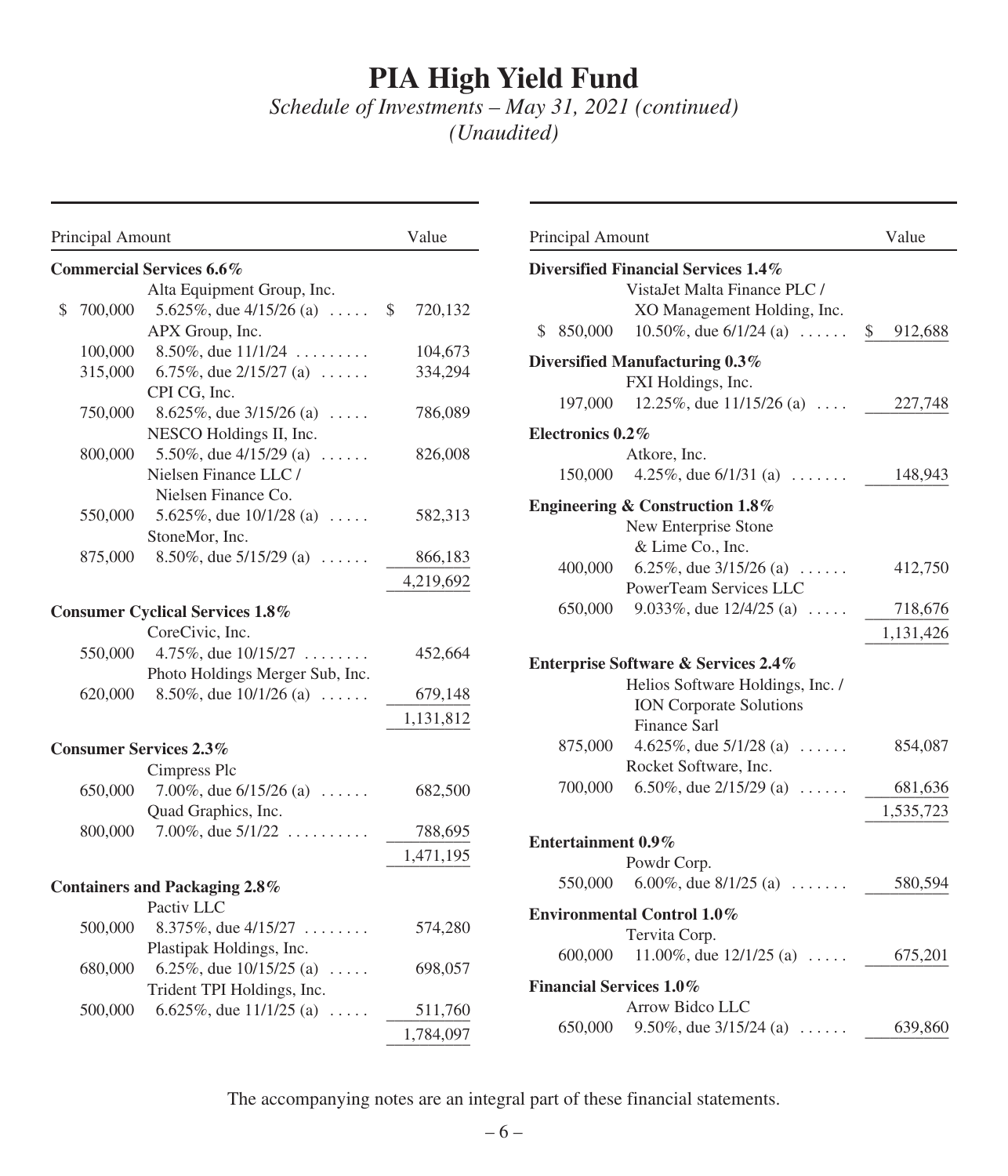*Schedule of Investments – May 31, 2021 (continued) (Unaudited)*

| Principal Amount              |                                                                 | Value       | Principal Amount |                                                                 | Value                |
|-------------------------------|-----------------------------------------------------------------|-------------|------------------|-----------------------------------------------------------------|----------------------|
| Food and Beverage 2.3%        |                                                                 |             |                  | Machinery - Thermal Process 1.0%                                |                      |
|                               | Dean Foods Co.                                                  |             |                  | GrafTech Finance, Inc.                                          |                      |
| 600,000                       | 6.50%, due $3/15/23$ (a) (d)                                    | 6,975<br>\$ | \$ 650,000       | 4.625%, due $12/15/28$ (a)                                      | 667,<br><sup>S</sup> |
|                               | H-Food Holdings LLC /                                           |             |                  | Machinery Manufacturing 3.3%                                    |                      |
|                               | Hearthside Finance Co., Inc.<br>8.50%, due $6/1/26$ (a) $\dots$ | 778,673     |                  | Granite US Holdings Corp.                                       |                      |
| 750,000                       | Sigma Holdco BV                                                 |             | 450,000          | 11.00%, due $10/1/27$ (a)                                       | 506,                 |
| 700,000                       | 7.875%, due $5/15/26$ (a)                                       | 709,629     |                  | JPW Industries Holding Corp.                                    |                      |
|                               |                                                                 | 1,495,277   | 825,000          | 9.00%, due $10/1/24$ (a) $\ldots$ .                             | 869,                 |
|                               |                                                                 |             |                  | MAI Holdings, Inc.                                              |                      |
| <b>Forest and Paper</b>       |                                                                 |             | 600,000          | 9.50%, due $6/1/23$ (a) (e)                                     | 126,                 |
| Products Manufacturing 0.9%   |                                                                 |             |                  | Titan Acquisition Ltd. /<br>Titan Co-Borrower LLC               |                      |
|                               | Schweitzer-Mauduit                                              |             | 600,000          | 7.75%, due $4/15/26$ (a)                                        | 623,                 |
| 550,000                       | International, Inc.<br>6.875\%, due $10/1/26$ (a)               | 579,870     |                  |                                                                 | 2,125,               |
|                               |                                                                 |             |                  |                                                                 |                      |
| Healthcare – Products $1.1\%$ |                                                                 |             |                  | <b>Manufactured Goods 2.9%</b>                                  |                      |
|                               | Varex Imaging Corp.                                             |             |                  | FXI Holdings, Inc.                                              |                      |
| 650,000                       | 7.875\%, due $10/15/27$ (a)                                     | 737,298     | 634,000          | 7.875%, due $11/1/24$ (a)                                       | 654,                 |
| Healthcare – Services $1.1\%$ |                                                                 |             |                  | Grinding Media Inc. / MC<br>Grinding Media Canada, Inc.         |                      |
|                               | Hadrian Merger Sub, Inc.                                        |             | 465,000          | 7.375\%, due $12/15/23$ (a)                                     | 476,                 |
| 664,000                       | 8.50\%, due $5/1/26$ (a)                                        | 692,154     |                  | Park-Ohio Industries, Inc.                                      |                      |
| Home Improvement 0.9%         |                                                                 |             | 710,000          | 6.625%, due $4/15/27$                                           | 728,                 |
|                               | Apex Tool Group LLC /                                           |             |                  |                                                                 | 1,859,               |
|                               | BC Mountain Finance, Inc.                                       |             |                  |                                                                 |                      |
| 600,000                       | 9.00%, due $2/15/23$ (a)                                        | 601,320     |                  | Marine Transportation 1.1%<br>Altera Infrastructure LP / Teekay |                      |
|                               |                                                                 |             |                  | Offshore Finance Corp.                                          |                      |
|                               | Household Products/Warehouse 1.2%<br>Kronos Acquisition         |             | 750,000          | 8.50%, due $7/15/23$ (a)                                        | 684,                 |
|                               | Holdings, Inc. / KIK Custom                                     |             |                  |                                                                 |                      |
|                               | Products, Inc.                                                  |             | Media $0.5\%$    |                                                                 |                      |
| 775,000                       | 5.00%, due $12/31/26$ (a)                                       | 788,605     | 325,000          | Univision Communications, Inc.<br>4.50%, due $5/1/29$ (a)       | 330.                 |
|                               |                                                                 |             |                  |                                                                 |                      |
| Industrial – Other $2.3\%$    |                                                                 |             |                  | Media Entertainment 1.9%                                        |                      |
|                               | Brand Energy & Infrastructure<br>Services, Inc.                 |             |                  | Diamond Sports Group LLC /                                      |                      |
| 725,000                       | 8.50%, due $7/15/25$ (a)                                        | 743,567     |                  | Diamond Sports Finance Co.                                      |                      |
|                               | Cleaver-Brooks, Inc.                                            |             | 620,000          | 5.375\%, due $8/15/26$ (a)<br>Getty Images, Inc.                | 459,                 |
| 725,000                       | 7.875\%, due $3/1/23$ (a)                                       | 728,951     | 700,000          | 9.75%, due $3/1/27$ (a) $\ldots \ldots$                         | 749,                 |
|                               |                                                                 | 1,472,518   |                  |                                                                 | 1.209.               |
|                               |                                                                 |             |                  |                                                                 |                      |

| Principal Amount |                                     | Value                    |
|------------------|-------------------------------------|--------------------------|
|                  | Machinery - Thermal Process 1.0%    |                          |
|                  | GrafTech Finance, Inc.              |                          |
| \$<br>650,000    | 4.625\%, due $12/15/28$ (a)         | $\mathcal{S}$<br>667,384 |
|                  | <b>Machinery Manufacturing 3.3%</b> |                          |
|                  | Granite US Holdings Corp.           |                          |
| 450,000          | 11.00%, due $10/1/27$ (a)           | 506,045                  |
|                  | JPW Industries Holding Corp.        |                          |
| 825,000          | 9.00%, due $10/1/24$ (a)            | 869,933                  |
|                  | MAI Holdings, Inc.                  |                          |
| 600,000          | 9.50%, due $6/1/23$ (a) (e)         | 126,000                  |
|                  | Titan Acquisition Ltd. /            |                          |
|                  | <b>Titan Co-Borrower LLC</b>        |                          |
| 600,000          | 7.75%, due $4/15/26$ (a) $\ldots$ . | 623,607                  |
|                  |                                     | 2,125,585                |
|                  | <b>Manufactured Goods 2.9%</b>      |                          |
|                  | FXI Holdings, Inc.                  |                          |
| 634,000          | 7.875%, due $11/1/24$ (a)           | 654,880                  |
|                  | Grinding Media Inc. / MC            |                          |
|                  | Grinding Media Canada, Inc.         |                          |
| 465,000          | 7.375%, due $12/15/23$ (a)          | 476,234                  |
|                  | Park-Ohio Industries, Inc.          |                          |
| 710,000          | 6.625\%, due 4/15/27                | 728,218                  |
|                  |                                     |                          |
|                  |                                     | 1,859,332                |
|                  | <b>Marine Transportation 1.1%</b>   |                          |
|                  | Altera Infrastructure LP / Teekay   |                          |
|                  | Offshore Finance Corp.              |                          |
| 750,000          | 8.50%, due $7/15/23$ (a)            | 684,915                  |
| Media $0.5\%$    |                                     |                          |
|                  | Univision Communications, Inc.      |                          |
| 325,000          | 4.50%, due $5/1/29$ (a)             | 330,086                  |
|                  |                                     |                          |
|                  | Media Entertainment 1.9%            |                          |
|                  | Diamond Sports Group LLC /          |                          |
|                  | Diamond Sports Finance Co.          |                          |
| 620,000          | 5.375%, due $8/15/26$ (a)           | 459,575                  |
|                  | Getty Images, Inc.                  |                          |
| 700,000          | 9.75%, due 3/1/27 (a)               | 749,661                  |
|                  |                                     | 1,209,236                |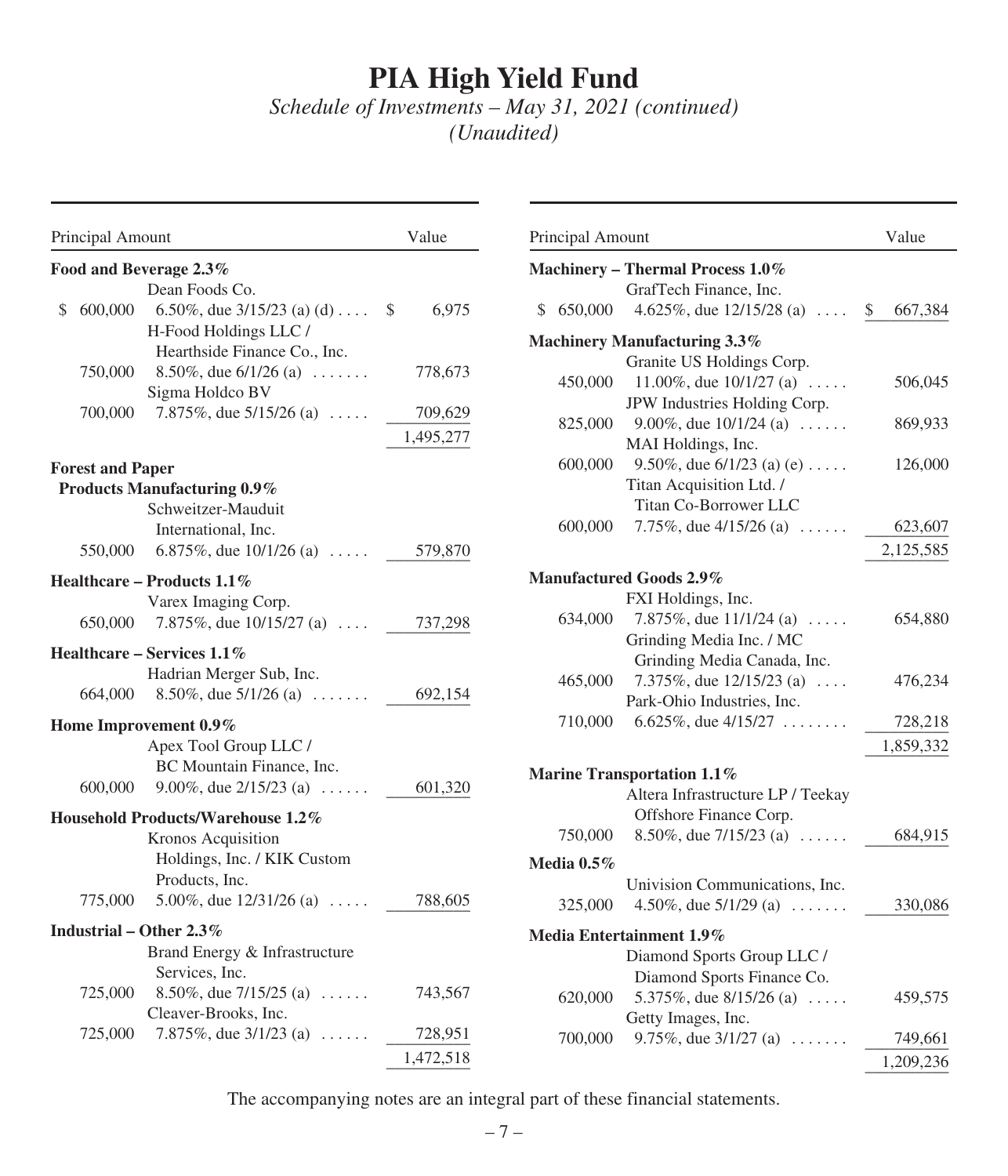*Schedule of Investments – May 31, 2021 (continued) (Unaudited)*

| Principal Amount                                   | Value         | Principal Amount                                       | Value      |
|----------------------------------------------------|---------------|--------------------------------------------------------|------------|
| Metals and Mining 3.4%                             |               | Paper $1.5\%$                                          |            |
| Rain CII Carbon LLC /                              |               | Clearwater Paper Corp.                                 |            |
| CII Carbon Corp.                                   |               | 4.75%, due $8/15/28$ (a)<br>750,000                    | 737,<br>\$ |
| 650,000<br>7.25\%, due $4/1/25$ (a)<br>\$          | 669,650<br>\$ | Mercer International, Inc.                             |            |
| SunCoke Energy Partners LP /                       |               | 5.125%, due $2/1/29$ (a) $\ldots$ .<br>200,000         | 206,       |
| <b>SunCoke Energy Partners</b>                     |               |                                                        | 943,       |
| Finance Corp.                                      |               | Pipelines 5.1%                                         |            |
| 7.50%, due $6/15/25$ (a) $\dots$ .<br>700,000      | 725,375       | Genesis Energy LP / Genesis                            |            |
| TMS International Corp. / DE                       |               | Energy Finance Corp.<br>8.00%, due $1/15/27$<br>75,000 | 77,        |
| 750,000<br>6.25%, due $4/15/29$ (a)                | 780,937       | 675,000<br>7.75%, due $2/1/28$                         | 679,       |
|                                                    | 2,175,962     | Martin Midstream Partners LP /                         |            |
| Midstream 1.3%                                     |               | Martin Midstream Finance Corp.                         |            |
| Rockpoint Gas Storage                              |               | 750,000<br>11.50%, due $2/28/25$ (a)                   | 783,       |
| Canada Ltd.                                        |               | Summit Midstream Holdings LLC /                        |            |
| 7.00%, due $3/31/23$ (a)<br>800,000                | 809,500       | Summit Midstream Finance Corp.                         |            |
| Office Automation & Equipment 1.2%                 |               | 700,000<br>5.50%, due $8/15/22$                        | 692,       |
| Pitney Bowes, Inc.                                 |               | 335,000<br>5.75%, due $4/15/25$                        | 294,       |
| 750,000<br>6.875\%, due $3/15/27$ (a)              | 780,990       | TransMontaigne Partners LP /                           |            |
| Oil and Gas Services 3.1%                          |               | TLP Finance Corp.                                      |            |
| Archrock Partners LP/                              |               | 6.125%, due $2/15/26$<br>750,000                       | 760,       |
| Archrock Partners Finance Corp.                    |               |                                                        | 3,287,     |
| 6.875%, due $4/1/27$ (a)<br>425,000                | 451,651       | Poultry 1.1%                                           |            |
| 175,000<br>6.25%, due $4/1/28$ (a)                 | 181,857       | Simmons Foods, Inc. / Simmons                          |            |
| CSI Compressco LP / CSI                            |               | Prepared Foods, Inc. / Simmons                         |            |
| Compressco Finance, Inc.                           |               | Pet Food, Inc. / Simmons Feed                          |            |
| 7.50%, due $4/1/25$ (a) $\ldots \ldots$<br>775,000 | 781,296       | 700,000<br>4.625\%, due $3/1/29$ (a)                   | 710,       |
| USA Compression Partners LP /                      |               | Publishing and Broadcasting 1.0%                       |            |
| USA Compression Finance Corp.                      |               | Salem Media Group, Inc.                                |            |
| 315,000<br>6.875\%, due $4/1/26$                   | 331,537       | 675,000<br>6.75%, due $6/1/24$ (a) $\ldots \ldots$     | 660,       |
| 250,000<br>6.875%, due $9/1/27$                    | 263,008       | Radio 4.3%                                             |            |
|                                                    | 2,009,349     | Beasley Mezzanine Holdings LLC                         |            |
| Other Industrial 0.9%                              |               | 700,000<br>8.625\%, due $2/1/26$ (a)                   | 712,       |
| Modulaire Global Finance Plc                       |               | Entercom Media Corp.                                   |            |
| 600,000<br>8.00%, due $2/15/23$ (a)                | 613,725       | 6.75%, due $3/31/29$ (a)<br>525,000                    | 535,       |
|                                                    |               | Townsquare Media, Inc.                                 |            |
| Packaging 1.0%                                     |               | 6.875%, due $2/1/26$ (a) $\ldots$<br>710,000           | 750,       |
| <b>Mauser Packaging Solutions</b>                  |               | Urban One, Inc.                                        |            |
| Holding Co.                                        |               | 700,000<br>7.375\%, due $2/1/28$ (a)                   | 742,       |
| 620,000<br>5.50%, due $4/15/24$ (a)                | 626,470       |                                                        | 2,741,     |

| Principal Amount                             | Value         |
|----------------------------------------------|---------------|
| Paper $1.5\%$                                |               |
| Clearwater Paper Corp.                       |               |
| 4.75%, due 8/15/28 (a)<br>750,000<br>\$<br>. | \$<br>737,209 |
| Mercer International, Inc.                   |               |
| 5.125%, due 2/1/29 (a)<br>200,000            | 206,780       |
|                                              | 943,989       |
| Pipelines 5.1%                               |               |
| Genesis Energy LP / Genesis                  |               |
| Energy Finance Corp.                         |               |
| 8.00%, due $1/15/27$<br>75,000               | 77,156        |
| 675,000<br>7.75%, due $2/1/28$               | 679,057       |
| Martin Midstream Partners LP /               |               |
| Martin Midstream Finance Corp.               |               |
| 750,000<br>11.50%, due $2/28/25$ (a)         | 783,750       |
| Summit Midstream Holdings LLC /              |               |
| Summit Midstream Finance Corp.               |               |
| 700,000<br>5.50%, due $8/15/22$              | 692,727       |
| 5.75%, due $4/15/25$<br>335,000              | 294,227       |
| TransMontaigne Partners LP/                  |               |
| TLP Finance Corp.                            |               |
| 6.125%, due $2/15/26$<br>750,000             | 760,729       |
|                                              | 3,287,646     |
| Poultry $1.1\%$                              |               |
| Simmons Foods, Inc. / Simmons                |               |
| Prepared Foods, Inc. / Simmons               |               |
| Pet Food, Inc. / Simmons Feed                |               |
| 4.625%, due $3/1/29$ (a)<br>700,000<br>.     | 710,140       |
| Publishing and Broadcasting 1.0%             |               |
| Salem Media Group, Inc.                      |               |
| 675,000<br>6.75%, due $6/1/24$ (a)           | 660,015       |
| <b>Radio 4.3%</b>                            |               |
| Beasley Mezzanine Holdings LLC               |               |
| 8.625%, due 2/1/26 (a)<br>700,000<br>.       | 712,873       |
| Entercom Media Corp.                         |               |
| 6.75%, due $3/31/29$ (a)<br>525,000<br>.     | 535,182       |
| Townsquare Media, Inc.                       |               |
| 6.875%, due 2/1/26 (a)<br>710,000<br>.       | 750,825       |
| Urban One, Inc.                              |               |
| 7.375%, due 2/1/28 (a)<br>700,000            | 742,203       |
|                                              | 2,741,083     |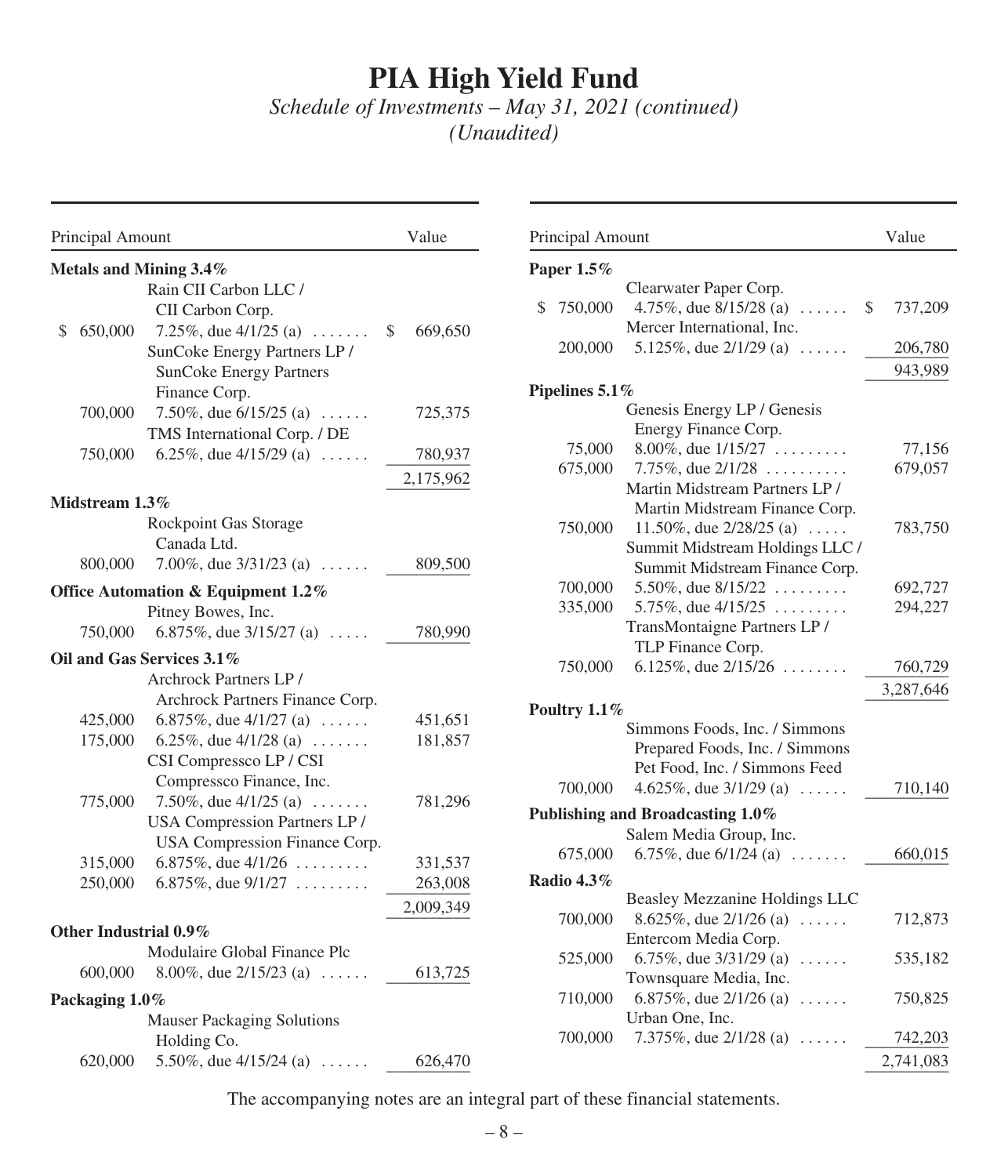*Schedule of Investments – May 31, 2021 (continued) (Unaudited)*

| Principal Amount                                    | Value         |
|-----------------------------------------------------|---------------|
| Real Estate 0.6%                                    |               |
| GEO Group, Inc.                                     |               |
| 5.125%, due $4/1/23$<br>S.<br>500,000               | \$<br>420,678 |
| REITs - Storage 0.9%                                |               |
| Iron Mountain, Inc.                                 |               |
| 550,000<br>5.00%, due $7/15/28$ (a)                 | 569,110       |
| Retail – Leisure Products 1.1%                      |               |
| Party City Holdings, Inc.                           |               |
| 700,000<br>8.75\%, due $2/15/26$ (a)                | 742,000       |
| Retail - Office Supplies 1.8%                       |               |
| Staples, Inc.                                       |               |
| 500,000<br>7.50%, due $4/15/26$ (a) $\ldots \ldots$ | 519,485       |
| 10.75%, due $4/15/27$ (a)<br>600,000                | 615,504       |
|                                                     | 1,134,989     |
| Retail - Propane Distribution 0.8%                  |               |
| Ferrellgas LP / Ferrellgas                          |               |
| Finance Corp.                                       |               |
| 5.875\%, due $4/1/29$ (a)<br>550,000                | 534,633       |
| Software and Services 0.3%                          |               |
| Exela Intermediate LLC/                             |               |
| Exela Finance, Inc.                                 |               |
| 600,000<br>10.00%, due $7/15/23$ (a)                | 206,250       |
| Technology 0.1%                                     |               |
| Granite Merger Sub 2, Inc.                          |               |
| 11.00%, due $7/15/27$ (a)<br>77,000                 | 88,006        |
| Tobacco Manufacturing 1.0%                          |               |
| Vector Group Ltd.                                   |               |
| 5.75%, due $2/1/29$ (a) $\ldots \ldots$<br>625,000  | 632,047       |
| <b>Transportation Services 2.0%</b>                 |               |
| Bristow Group, Inc.                                 |               |
| 6.875%, due $3/1/28$ (a)<br>750,000                 | 769,800       |
| LBC Tank Terminals Holding                          |               |
| 6.875%, due $5/15/23$ (a)<br>500,000                | 502,208       |
|                                                     | 1,272,008     |
| Water $1.3\%$                                       |               |
| Solaris Midstream Holdings LLC                      |               |
| 750,000<br>7.625\%, due $4/1/26$ (a)                | 785,640       |

| Principal Amount/<br><b>Shares</b>                                                                                            | Value        |
|-------------------------------------------------------------------------------------------------------------------------------|--------------|
| Wireline Telecommunications Services 1.1%                                                                                     |              |
| Intrado Corp.                                                                                                                 |              |
| 8.50\%, due $10/15/25$ (a)  \$<br>\$<br>700,000                                                                               | 696,770      |
| <b>Total Corporate Bonds</b>                                                                                                  |              |
| $(\text{cost } $62,057,677) \dots \dots \dots \dots \dots \dots$                                                              | 62,242,347   |
| <b>BANK LOANS 0.3%</b>                                                                                                        |              |
| <b>Building Materials 0.3%</b>                                                                                                |              |
| Northwest Hardwoods                                                                                                           |              |
| Secured Term Loan                                                                                                             |              |
| 7.50\%, due $1/29/26$<br>232.414                                                                                              | 214,983      |
| <b>Total Bank Loans</b>                                                                                                       |              |
| $(\text{cost } $215,124) \dots \dots \dots \dots \dots \dots \dots$                                                           | 214,983      |
| <b>MONEY MARKET FUND 1.2%</b>                                                                                                 |              |
| 750,112 Fidelity Institutional Money                                                                                          |              |
| Market Government Portfolio -                                                                                                 |              |
| Class I, $0.01\%$ (b)                                                                                                         | 750,112      |
| <b>Total Money Market Fund</b>                                                                                                |              |
| $(\text{cost } $750,112) \ldots \ldots \ldots \ldots \ldots \ldots$                                                           | 750,112      |
| <b>Total Investments</b>                                                                                                      |              |
|                                                                                                                               | 63,344,459   |
| Other Assets less Liabilities  1.6%                                                                                           | 1,023,806    |
| TOTAL NET ASSETS 100.0%                                                                                                       | \$64,368,265 |
|                                                                                                                               |              |
| (a) Security purchased within the terms of a private placement<br>memorandum, exempt from registration under Rule 144A of the |              |
| Securities Act of 1933, as amended, and may be sold only to                                                                   |              |
| dealers in the program or other "qualified institutional buyers." As                                                          |              |
| of May 31, 2021, the value of these investments was \$55,356,745                                                              |              |
| or 86.00% of total net assets.                                                                                                |              |
| (b) Rate shown is the 7-day annualized yield as of May 31, 2021.                                                              |              |
| (c) Payment-in-kind interest is generally paid by issuing additional par                                                      |              |
| of the security rather than paying cash.                                                                                      |              |

- (d) Security is in default.
- (e) Security valued at fair value using methods determined in good faith by or at the direction of the Board of Trustees of Advisors Series Trust. Value determined using significant unobservable inputs. As of May 31, 2021, the total value of fair valued securities was \$263,017 or 0.41% of total net assets.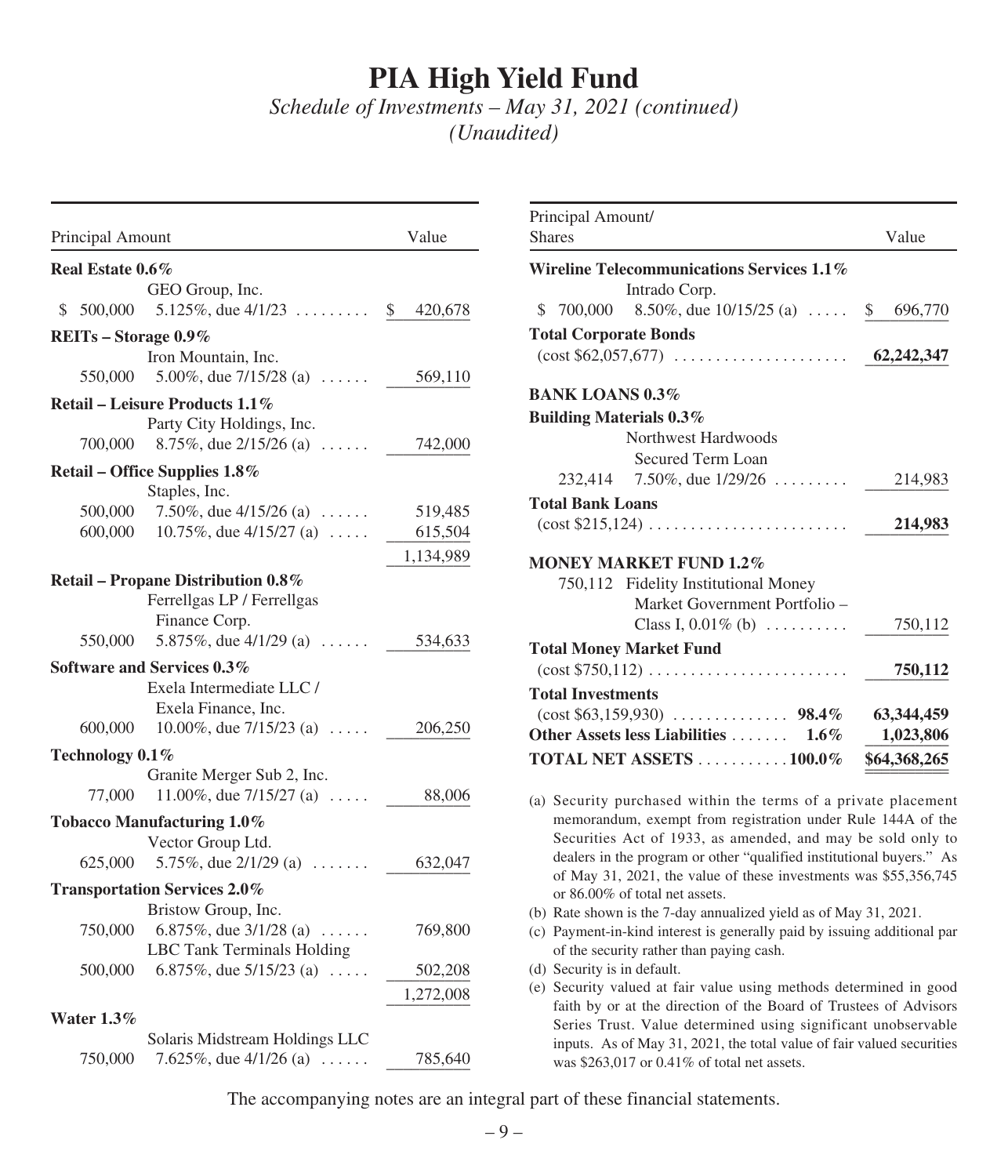*Statement of Assets and Liabilities – May 31, 2021 (Unaudited)*

### **Assets:**

### **Liabilities:**

|                                                                                                                                                                                                                                | 24,040       |
|--------------------------------------------------------------------------------------------------------------------------------------------------------------------------------------------------------------------------------|--------------|
|                                                                                                                                                                                                                                | 25,170       |
|                                                                                                                                                                                                                                | 13.532       |
|                                                                                                                                                                                                                                | 12.256       |
| Fund accounting fees in the contract of the contract of the contract of the contract of the contract of the contract of the contract of the contract of the contract of the contract of the contract of the contract of the co | 15,073       |
|                                                                                                                                                                                                                                | 10.571       |
|                                                                                                                                                                                                                                | 2.736        |
|                                                                                                                                                                                                                                | 650          |
|                                                                                                                                                                                                                                | 15.650       |
|                                                                                                                                                                                                                                | 402          |
|                                                                                                                                                                                                                                | 573          |
|                                                                                                                                                                                                                                | 120.653      |
|                                                                                                                                                                                                                                | \$64,368,265 |
|                                                                                                                                                                                                                                |              |

### **Net Assets Consist of:**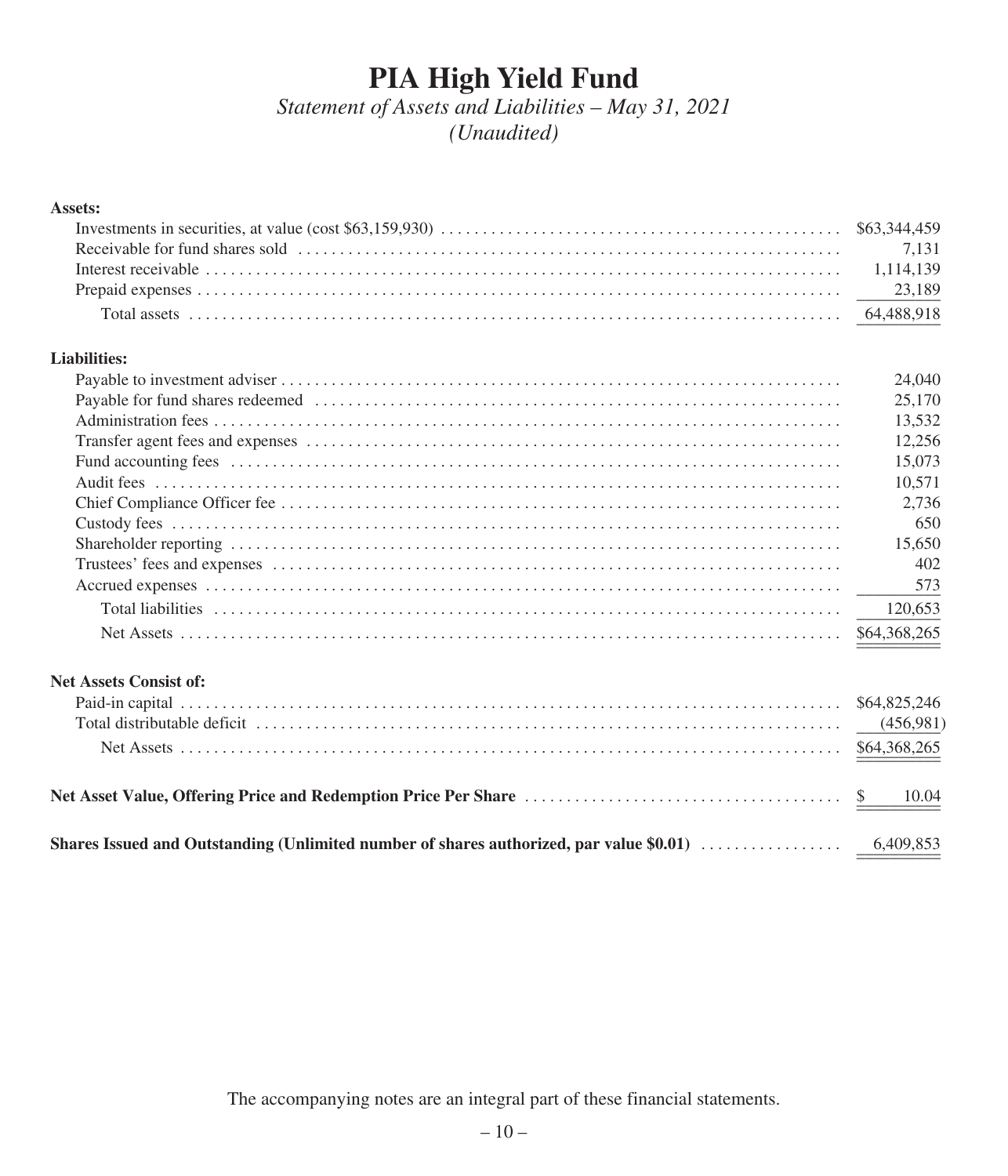*Statement of Operations – Six Months Ended May 31, 2021 (Unaudited)*

#### **Investment Income:**

| Interest.        | \$2,165,755 |
|------------------|-------------|
|                  | 2,165,755   |
| <b>Expenses:</b> |             |
|                  | 169,275     |
|                  | 29,227      |
|                  | 27,314      |
|                  | 25,142      |
|                  | 10,571      |
|                  | 9,907       |
|                  | 7,408       |
|                  | 5,542       |
|                  | 5,486       |
|                  | 3,925       |
|                  | 3,662       |
|                  | 2,123       |
|                  | 1,292       |
|                  | 22          |
|                  | 300,896     |
|                  | (36,211)    |
|                  | 264,685     |
|                  | 1,901,070   |

### **Realized and Unrealized Gain on Investments:**

| 375,609     |
|-------------|
|             |
|             |
| \$3,845,505 |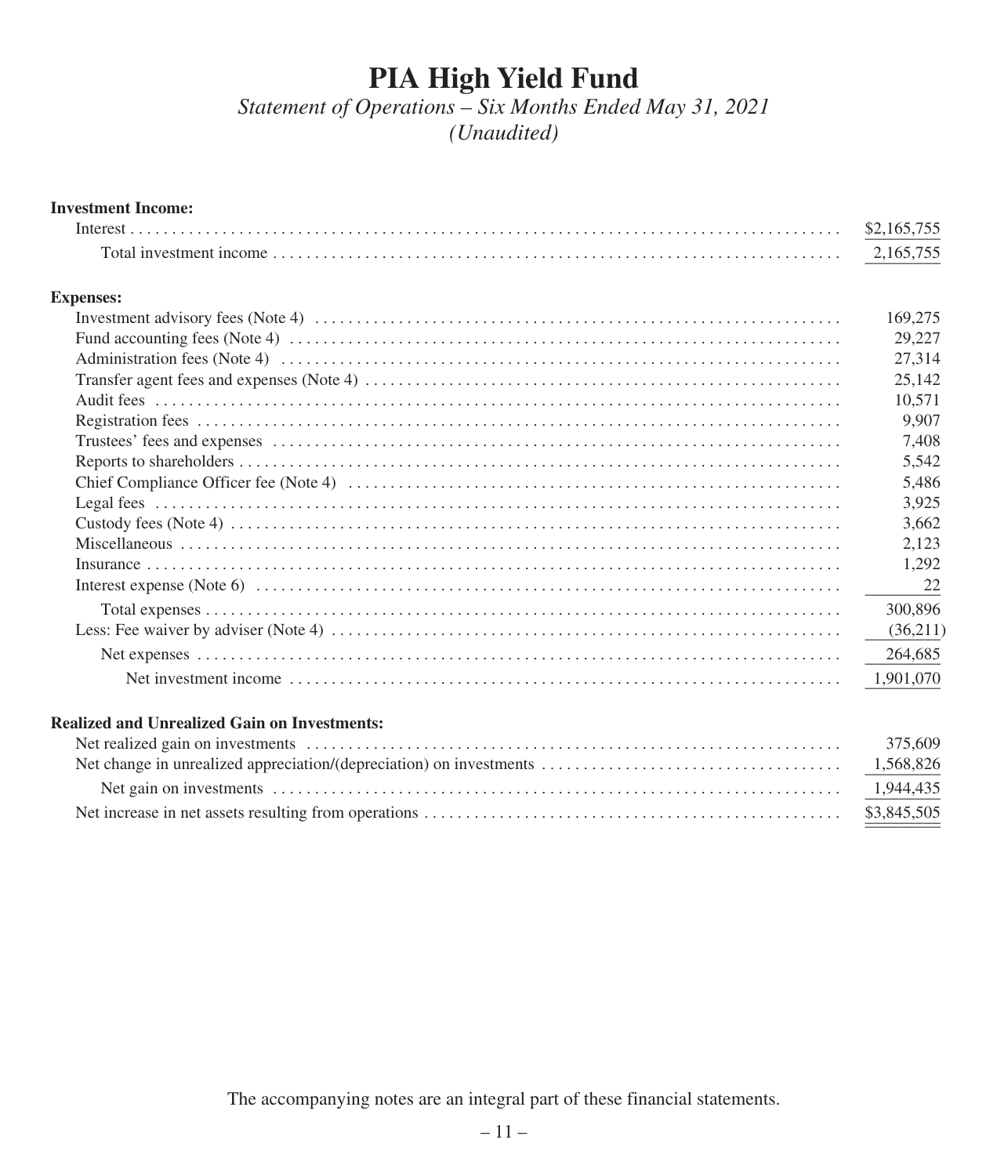*Statements of Changes in Net Assets*

|                                                                     | <b>Six Months Ended</b><br>May 31, 2021<br>(Unaudited) | Year Ended<br>November 30,<br>2020 |
|---------------------------------------------------------------------|--------------------------------------------------------|------------------------------------|
| <b>Increase/(decrease) in Net Assets From</b>                       |                                                        |                                    |
| <b>Operations:</b>                                                  |                                                        |                                    |
|                                                                     | \$1,901,070                                            | 3,203,707<br>S.                    |
| Net increase from payment by affiliate and                          | 375,609                                                | (1,225,677)                        |
| administrator due to operational error (Note 10)                    |                                                        | 153,625                            |
| Net change in unrealized appreciation/(depreciation) on investments | 1,568,826                                              | 1,857,115                          |
| Net increase in net assets resulting from operations                | 3,845,505                                              | 3,988,770                          |
| <b>Distributions Paid to Shareholders:</b>                          |                                                        |                                    |
| Net dividends and distributions to shareholders                     | (1,903,288)                                            | (3,268,511)                        |
|                                                                     | (1,903,288)                                            | (3,268,511)                        |
| <b>Capital Share Transactions:</b>                                  |                                                        |                                    |
|                                                                     | 14,811,639                                             | 23,959,110                         |
|                                                                     | 684,130                                                | 1,529,050                          |
|                                                                     | (8,180,010)                                            | (23, 184, 286)                     |
| Net increase in net assets from capital share transactions          | 7,315,759                                              | 2,303,874                          |
|                                                                     | 9,257,976                                              | 3,024,133                          |
|                                                                     | 55,110,289                                             | 52,086,156                         |
|                                                                     | \$64,368,265                                           | \$55,110,289                       |
| <b>Transactions in Shares:</b>                                      |                                                        |                                    |
|                                                                     | 1,483,505                                              | 2,617,677                          |
| Shares issued on reinvestment of distributions                      | 68,624                                                 | 166,959                            |
|                                                                     | (817, 879)                                             | (2,527,306)                        |
|                                                                     | 734,250                                                | 257,330                            |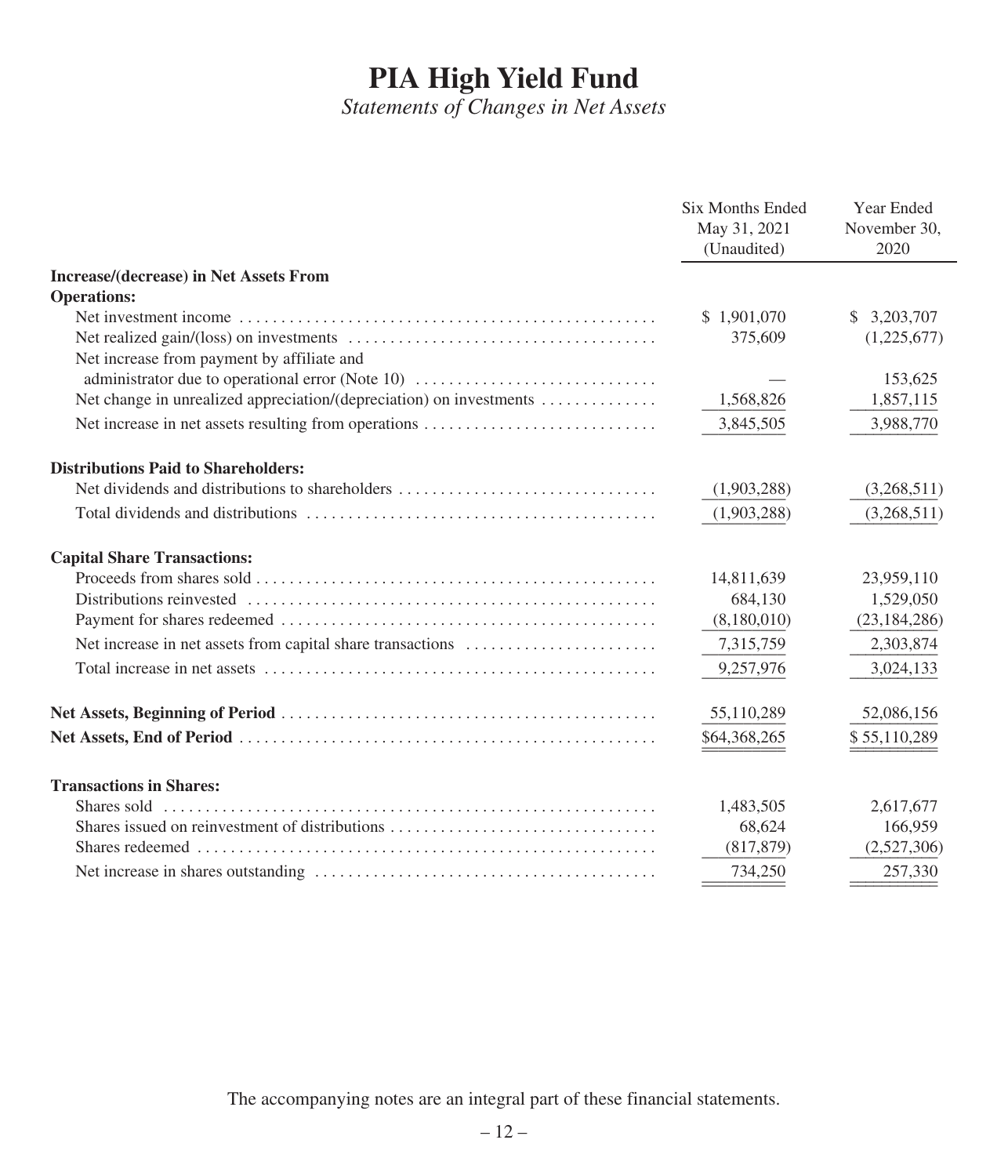*Financial Highlights*

|                                                                                                 | <b>Six Months</b><br>Ended |            |          |                         |          |           |
|-------------------------------------------------------------------------------------------------|----------------------------|------------|----------|-------------------------|----------|-----------|
|                                                                                                 | May 31, 2021               |            |          | Year Ended November 30, |          |           |
|                                                                                                 | (Unaudited)                | 2020       | 2019     | 2018                    | 2017     | 2016      |
| <b>Per Share Operating Performance</b><br>(For a fund share outstanding throughout each period) |                            |            |          |                         |          |           |
| Net asset value, beginning of period                                                            | \$9.71                     | \$9.61     | \$9.67   | \$10.33                 | \$10.04  | \$9.67    |
| <b>Income From Investment Operations:</b>                                                       |                            |            |          |                         |          |           |
| Net investment income<br>Net realized and unrealized                                            | 0.30                       | 0.63       | 0.64     | 0.60                    | 0.66     | 0.62      |
| $gain/(loss)$ on investments                                                                    | 0.33                       | 0.08       | (0.06)   | (0.66)                  | 0.29     | 0.38      |
| Total from investment operations                                                                | 0.63                       | 0.71       | 0.58     | (0.06)                  | 0.95     | 1.00      |
| <b>Less Distributions:</b>                                                                      |                            |            |          |                         |          |           |
| Distributions from                                                                              |                            |            |          |                         |          |           |
| net investment income                                                                           | (0.30)                     | (0.63)     | (0.64)   | (0.60)                  | (0.66)   | (0.63)    |
| Distributions from net realized gains                                                           |                            | (0.01)     |          |                         |          |           |
| Total distributions                                                                             | (0.30)                     | (0.64)     | (0.64)   | (0.60)                  | (0.66)   | (0.63)    |
| Increase from payment by<br>affiliate and administrator                                         |                            |            |          |                         |          |           |
| due to operational error                                                                        |                            | 0.03       |          |                         |          |           |
| Net asset value, end of period                                                                  | \$10.04                    | \$9.71     | \$9.61   | \$9.67                  | \$10.33  | \$10.04   |
| Total Return                                                                                    | $6.61%++$                  | $8.36\%$ ^ | 6.14%    | $-0.63%$                | 9.68%    | 10.70%    |
| <b>Ratios/Supplemental Data:</b>                                                                |                            |            |          |                         |          |           |
| Net assets, end of period (in $000$ 's)                                                         | \$64,368                   | \$55,110   | \$52,086 | \$57,278                | \$60,831 | \$174,986 |
| Ratio of expenses to average net assets:                                                        |                            |            |          |                         |          |           |
| Net of fee waivers                                                                              | $0.86% +$                  | 0.86%      | 0.86%    | 0.82%                   | 0.73%    | 0.73%     |
| Before fee waivers                                                                              | $0.98\% +$                 | 1.11%      | 1.03%    | 0.99%                   | 1.00%    | 0.92%     |
| Ratio of net investment income<br>to average net assets:                                        |                            |            |          |                         |          |           |
| Net of fee waivers                                                                              | $6.18%+$                   | 6.80%      | 6.53%    | 5.95%                   | 5.80%    | 6.40%     |
| Before fee waivers                                                                              | $6.06%+$                   | 6.55%      | 6.36%    | 5.78%                   | 5.53%    | 6.21%     |
| Portfolio turnover rate                                                                         | $39%++$                    | 51%        | 63%      | 48%                     | 27%      | 27%       |

+ Annualized for periods less than one year.

++ Not annualized for periods less than one year.

^ Includes increase from payment made by affiliate and administrator due to the corporate action operational error. Refer to Note 10 for further details. Had the Fund not received the payment, total return would have been 8.03%.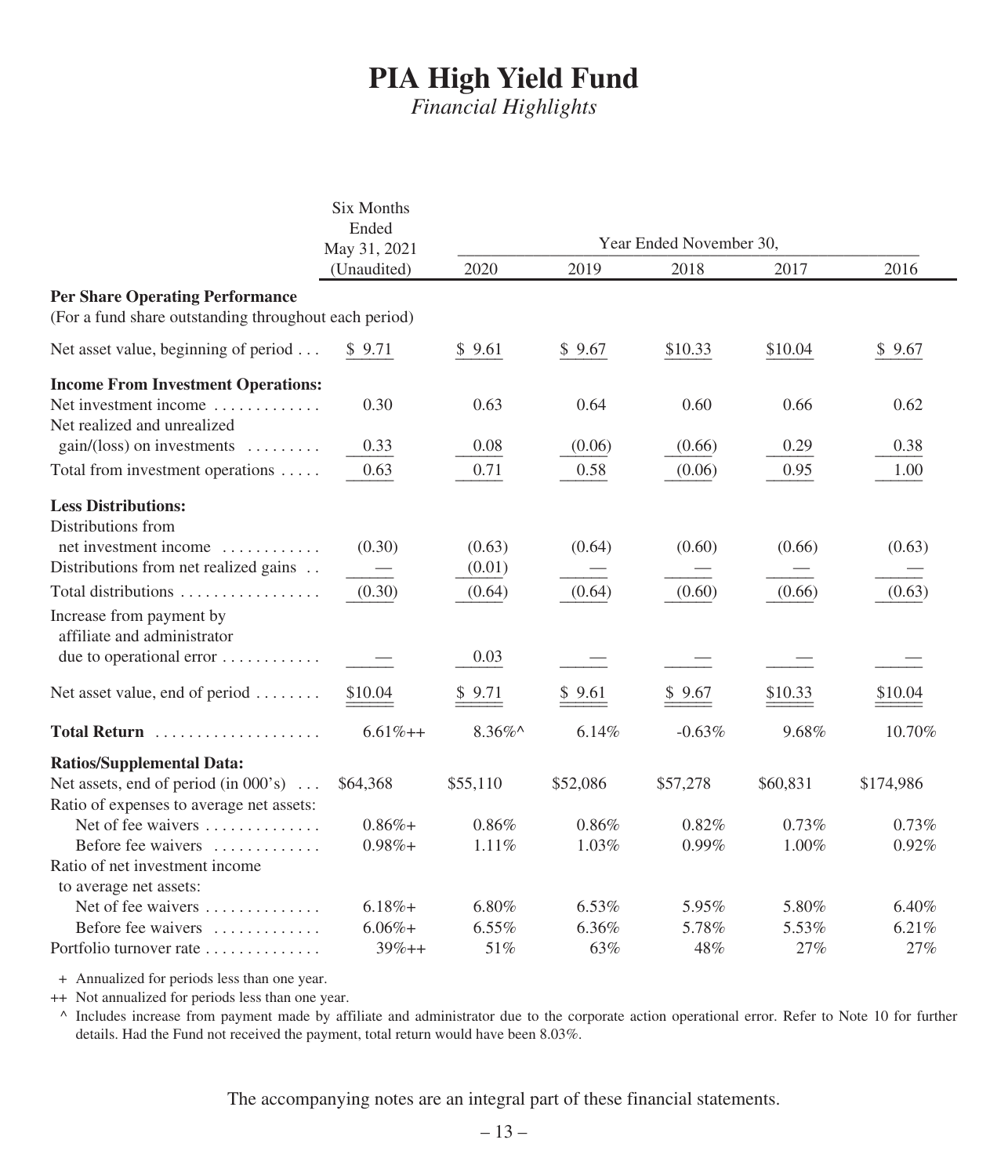*Notes to Financial Statements – May 31, 2021 (Unaudited)*

#### **Note 1 – Organization**

The PIA High Yield Fund (the "Fund") is a diversified series of Advisors Series Trust (the "Trust"), which is registered under the Investment Company Act of 1940, as amended, as an open-end management investment company. The Fund is an investment company and accordingly follows the investment company accounting and reporting guidance of the Financial Accounting Standards Board ("FASB") Accounting Standard Codification Topic 946 "Financial Services – Investment Companies."

Currently, the Fund offers the Institutional Class. The primary investment objective of the Fund is to seek a high level of current income. The Fund commenced operations on December 31, 2010.

#### **Note 2 – Significant Accounting Policies**

The following is a summary of significant accounting policies consistently followed by the Fund in the preparation of its financial statements. These policies are in conformity with accounting principles generally accepted in the United States of America.

*Security Valuation* – All investments in securities are recorded at their estimated fair value, as described in Note 3.

*Federal Income Taxes* – It is the Fund's policy to comply with the requirements of Subchapter M of the Internal Revenue Code applicable to regulated investment companies and to distribute substantially all of its taxable income to its shareholders. Therefore, no federal income or excise tax provision is required.

The Fund recognizes the tax benefits of uncertain tax positions only where the position is "more likely than not" to be sustained assuming examination by tax authorities. The tax returns of the Fund's prior three fiscal years are open for examination. Management has reviewed all open tax years in major jurisdictions and concluded that there is no impact on the Fund's net assets and no tax liability resulting from unrecognized tax events relating to uncertain income tax positions taken or expected to be taken on a tax return. The Fund identifies its major tax jurisdictions as U.S. federal and the state of Wisconsin; however the Fund is not aware of any tax positions for which it is reasonably possible that the total amounts of unrecognized tax benefits will change materially in the next twelve months.

*Expenses* – The Fund is charged for those expenses that are directly attributable to the Fund, such as administration and custodian fees. Expenses that are not directly attributable to a Fund are typically allocated among the other PIA Funds in proportion to their respective net assets. Common expenses of the Trust are typically allocated among the funds in the Trust based on a fund's respective net assets, or by other equitable means.

*Securities Transactions and Investment Income* – Security transactions are accounted for on the trade date. Realized gains and losses on sales of securities are calculated on a first-in, first-out basis. Dividend income and capital gain distributions from underlying funds are recorded on the ex-dividend date. Interest income is recorded on an accrual basis. Discounts and premiums on securities purchased are accreted/amortized over the life of the respective security using the effective interest method, except for premiums on certain callable debt securities that are amortized to the earliest call date. Non-cash interest income included in interest income, if any, is recorded at fair market value of additional par received.

*Distributions to Shareholders* – Distributions to shareholders are recorded on the ex-dividend date. The Fund distributes substantially all net investment income, if any, monthly and net realized gains, if any, annually. Distributions from net realized gains for book purposes may include short-term capital gains. All short-term capital gains are included in ordinary income for tax purposes.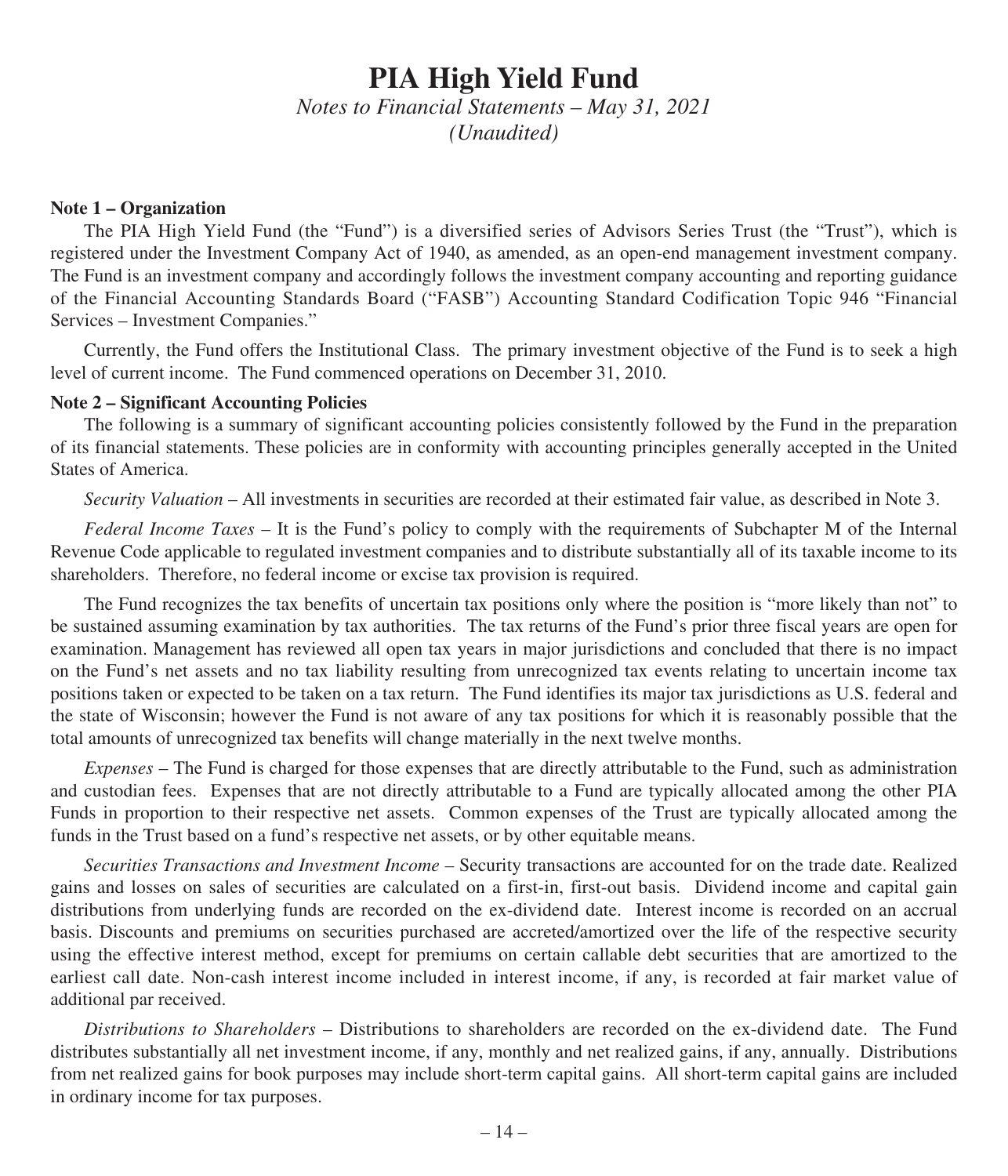*Notes to Financial Statements – May 31, 2021 (continued) (Unaudited)*

The amount and character of income and net realized gains to be distributed are determined in accordance with Federal income tax rules and regulations, which may differ from accounting principles generally accepted in the United States of America. To the extent that these differences are attributable to permanent book and tax accounting differences, the components of net assets have been adjusted.

*Reclassification of Capital Accounts* – Accounting principles generally accepted in the United States of America require that certain components of net assets relating to permanent differences be reclassified between financial and tax reporting. These reclassifications have no effect on net assets or net asset value per share.

*Guarantees and Indemnifications* – In the normal course of business, the Fund enters into contracts with service providers that contain general indemnification clauses. The Fund's maximum exposure under these arrangements is unknown as this would involve future claims against the Fund that have not yet occurred. Based on experience, the Fund expects the risk of loss to be remote.

*Use of Estimates* – The preparation of financial statements in conformity with accounting principles generally accepted in the United States of America requires management to make estimates and assumptions that affect the reported amounts of assets and liabilities and disclosure of contingent assets and liabilities at the date of the financial statements and the reported amounts of increases and decreases in net assets from operation during the reporting period. Actual results could differ from those estimates.

*Accounting Pronouncements* – In March 2020, FASB issued ASU 2020-04, Reference Rate Reform: Facilitation of the Effects of *Reference Rate Reform on Financial Reporting*. The main objective of the new guidance is to provide relief to companies that will be impacted by the expected change in benchmark interest rates at the end of 2021, when participating banks will no longer be required to submit London Interbank Offered Rate ("LIBOR") quotes by the UK Financial Conduct Authority. The new guidance allows companies to, provided the only change to existing contracts are a change to an approved benchmark interest rate, account for modifications as a continuance of the existing contract without additional analysis. In addition, derivative contracts that qualified for hedge accounting prior to modification, will be allowed to continue to receive such treatment, even if critical terms change due to a change in the benchmark interest rate. For new and existing contracts, the Funds may elect to apply the amendments as of March 12, 2020 through December 31, 2022. Management is currently assessing the impact of the ASU's adoption to the Fund's financial statements and various filings.

In October 2020, the Securities and Exchange Commission (the "SEC") adopted new regulations governing the use of derivatives by registered investment companies ("Rule 18f-4"). Funds will be required to implement and comply with Rule 18f-4 by August 19, 2022. Once implemented, Rule 18f-4 will impose limits on the amount of derivatives a fund can enter into, eliminate the asset segregation framework currently used by funds to comply with Section 18 of the 1940 Act, treat derivatives as senior securities and require funds whose use of derivatives is more than a limited specified exposure amount to establish and maintain a comprehensive derivatives risk management program and appoint a derivatives risk manager. Management is currently evaluating the potential impact of Rule 18f-4 on the Fund.

In December 2020, the SEC adopted a new rule providing a framework for fund valuation practices ("Rule 2a-5"). Rule 2a-5 establishes requirements for determining fair value in good faith for purposes of the 1940 Act. Rule 2a-5 will permit fund boards to designate certain parties to perform fair value determinations, subject to board oversight and certain other conditions. Rule 2a-5 also defines when market quotations are "readily available" for purposes of the 1940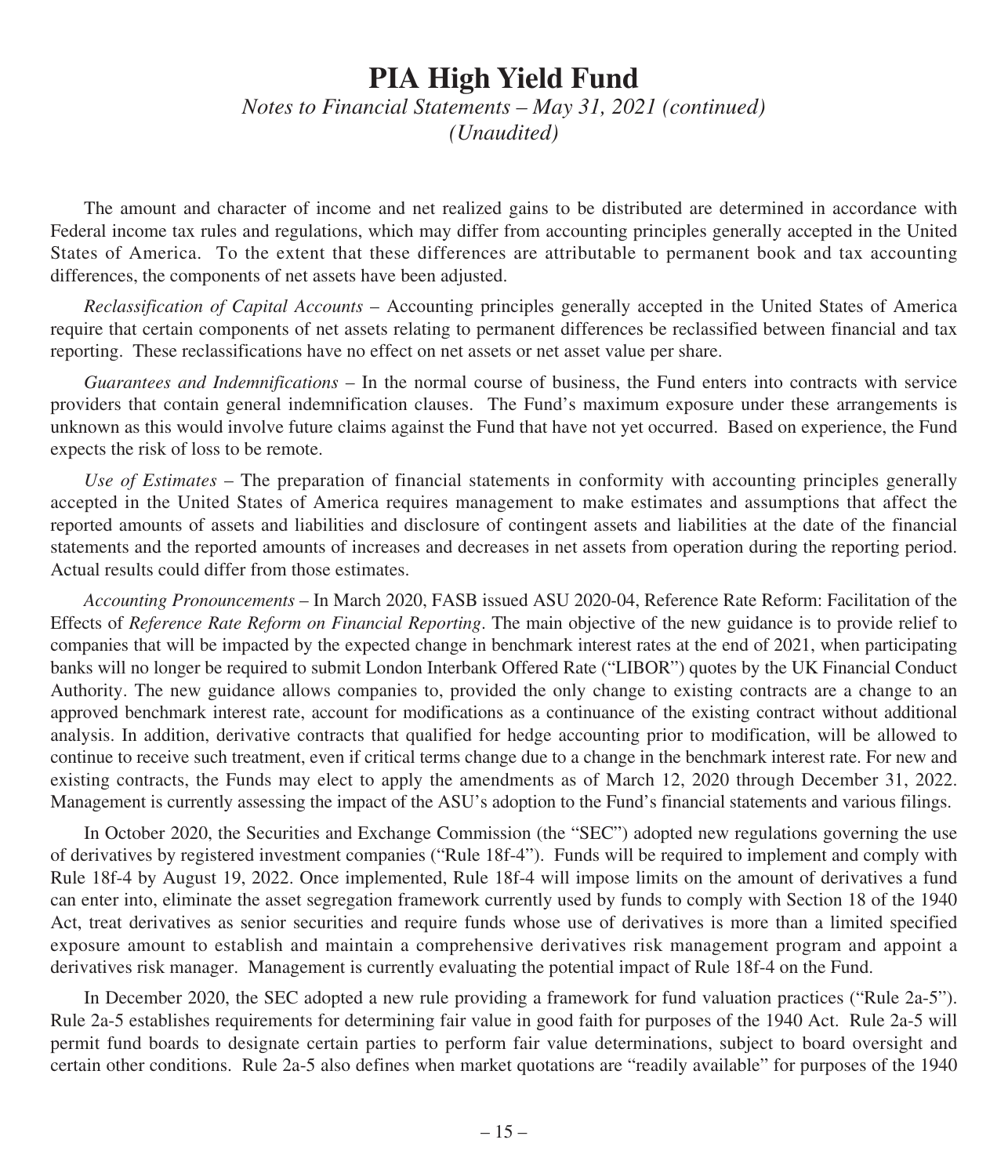*Notes to Financial Statements – May 31, 2021 (continued) (Unaudited)*

Act and the threshold for determining whether a fund must fair value a security. In connection with Rule 2a-5, the SEC also adopted related recordkeeping requirements and is rescinding previously issued guidance, including with respect to the role of a board in determining fair value and the accounting and auditing of fund investments. The Fund will be required to comply with the rules by September 8, 2022. Management is currently assessing the potential impact of the new rules on the Fund's financial statements.

*Events Subsequent to the Fiscal Period End* – In preparing the financial statements as of May 31, 2021, management considered the impact of subsequent events for the potential recognition or disclosure in these financial statements. Refer to Note 11 for more information about subsequent events.

### **Note 3 – Securities Valuation**

The Fund has adopted authoritative fair value accounting standards which establish an authoritative definition of fair value and set out a hierarchy for measuring fair value. These standards require additional disclosures about the various inputs and valuation techniques used to develop the measurements of fair value, a discussion in changes in valuation techniques and related inputs during the period and expanded disclosure of valuation levels for major security types. These inputs are summarized in the three broad levels listed below:

- Level 1 Unadjusted quoted prices in active markets for identical assets or liabilities that the Fund has the ability to access.
- Level 2 Observable inputs other than quoted prices included in Level 1 that are observable for the asset or liability, either directly or indirectly. These inputs may include quoted prices for the identical instrument on an inactive market, prices for similar instruments, interest rates, prepayment speeds, credit risk, yield curves, default rates and similar data.
- Level 3 Unobservable inputs for the asset or liability, to the extent relevant observable inputs are not available, representing the Fund's own assumptions about the assumptions a market participant would use in valuing the asset or liability, and would be based on the best information available.

Following is a description of the valuation techniques applied to the Fund's major categories of assets and liabilities measured at fair value on a recurring basis. The Fund's investments are carried at fair value.

The Fund determines the fair value of its investments and computes its net asset value per share as of the close of regular trading on the New York Stock Exchange (4:00 pm EST).

*Corporate Bonds* – Corporate bonds, including listed issues, are valued at market on the basis of valuations furnished by an independent pricing service which utilizes both dealer-supplied valuations and formula-based techniques. The pricing service may consider recently executed transactions in securities of the issuer or comparable issuers, market price quotations (where observable), bond spreads, and fundamental data relating to the issuer. Most corporate bonds are categorized in Level 2 of the fair value hierarchy.

*Bank Loan Obligations* – Bank loan obligations are valued at market on the basis of valuations furnished by an independent pricing service which utilizes quotations obtained from dealers in bank loans. These securities will generally be classified in Level 2 of the fair value hierarchy.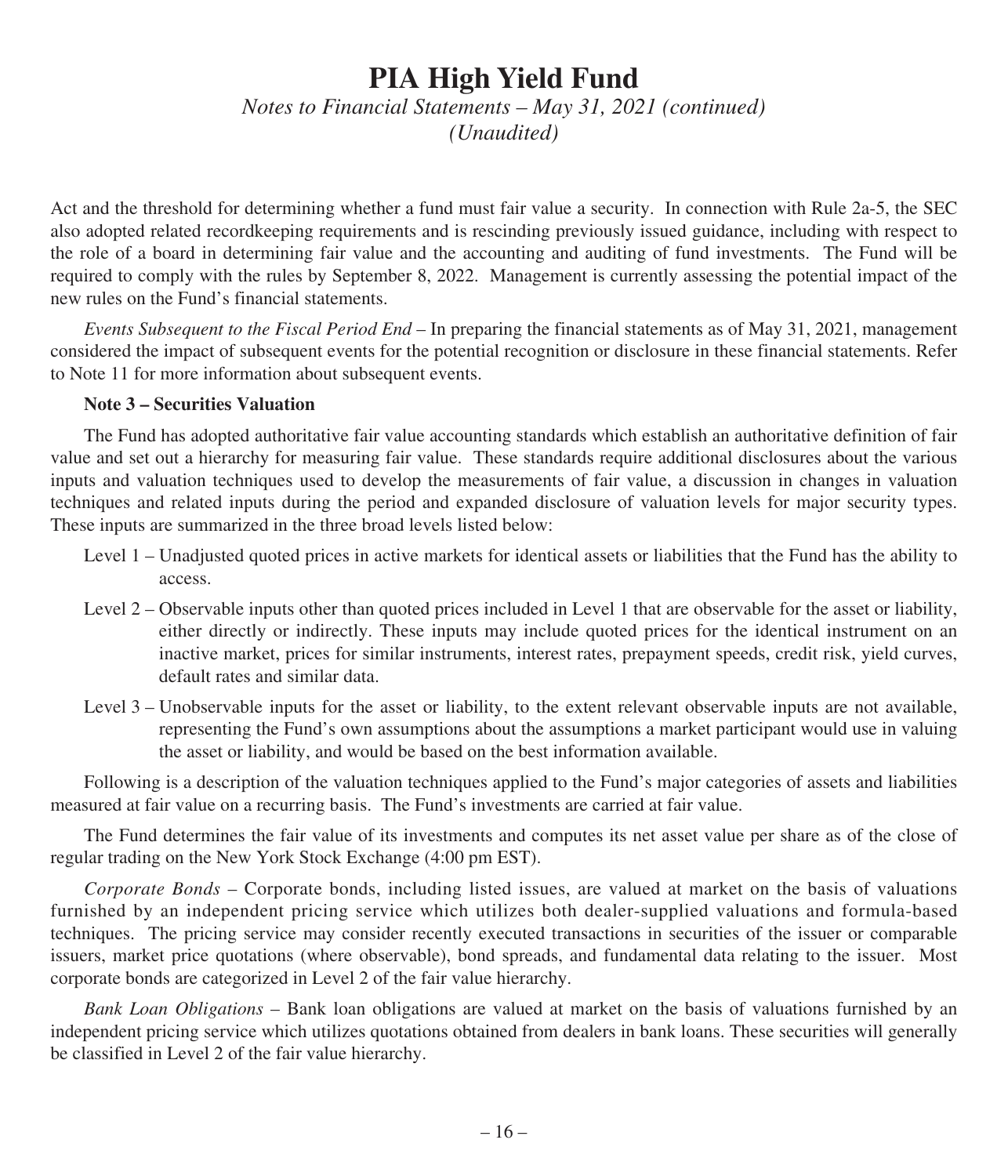*Notes to Financial Statements – May 31, 2021 (continued) (Unaudited)*

*Foreign Securities* – Foreign economies may differ from the U.S. economy and individual foreign companies may differ from domestic companies in the same industry.

Foreign companies or entities are frequently not subject to accounting and financial reporting standards applicable to domestic companies, and there may be less information available about foreign issuers. Securities of foreign issuers are generally less liquid and more volatile than those of comparable domestic issuers. There is frequently less government regulation of broker-dealers and issuers than in the United States. In addition, investments in foreign countries are subject to the possibility of expropriation, confiscatory taxation, political or social instability or diplomatic developments that could adversely affect the value of those investments.

*Equity Securities* – Equity securities, including common stocks, that are primarily traded on a national securities exchange shall be valued at the last sale price on the exchange on which they are primarily traded on the day of valuation or, if there has been no sale on such day, at the mean between the bid and asked prices. Securities primarily traded in the NASDAQ Global Market System for which market quotations are readily available shall be valued using the NASDAQ Official Closing Price ("NOCP"). If the NOCP is not available, such securities shall be valued at the last sale price on the day of valuation, or if there has been no sale on such day, at the mean between the bid and asked prices. Over-thecounter ("OTC") securities which are not traded in the NASDAQ Global Market System shall be valued at the most recent sales price. To the extent, these securities are actively traded and valuation adjustments are not applied, they are categorized in Level 1 of the fair value hierarchy.

*Investment Companies* – Investments in open-end mutual funds, including money market funds, are generally priced at their net asset value per share provided by the service agent of the funds and will be classified in Level 1 of the fair value hierarchy.

*Short-Term Securities* – Short-term debt securities, including those securities having a maturity of 60 days or less, are valued at the evaluated mean between the bid and asked prices. To the extent the inputs are observable and timely, these securities would be classified in Level 2 of the fair value hierarchy.

*Restricted Securities* – The Fund may invest in securities that are subject to legal or contractual restrictions on resale ("restricted securities"). Restricted securities may be resold in transactions that are exempt from registration under the Federal securities laws. Private placement securities are generally considered to be restricted except for those securities traded between qualified institutional investors under the provisions of Rule 144A of the Securities Act of 1933. The sale or other disposition of these securities may involve additional expenses and the prompt sale of these securities at an acceptable price may be difficult. At May 31, 2021, the Fund held securities issued pursuant to Rule 144A under the Securities Act of 1933. There were no other restricted investments held by the Fund at May 31, 2021.

The Board of Trustees ("Board") has delegated day-to-day valuation issues to a Valuation Committee of the Trust which is comprised of representatives from the Fund's administrator, U.S. Bancorp Fund Services, LLC, doing business as U.S. Bank Global Fund Services ("Fund Services"). The function of the Valuation Committee is to value securities where current and reliable market quotations are not readily available or the closing price does not represent fair value by following procedures approved by the Board. These procedures consider many factors, including the type of security, size of holding, trading volume and news events. All actions taken by the Valuation Committee are subsequently reviewed and ratified by the Board.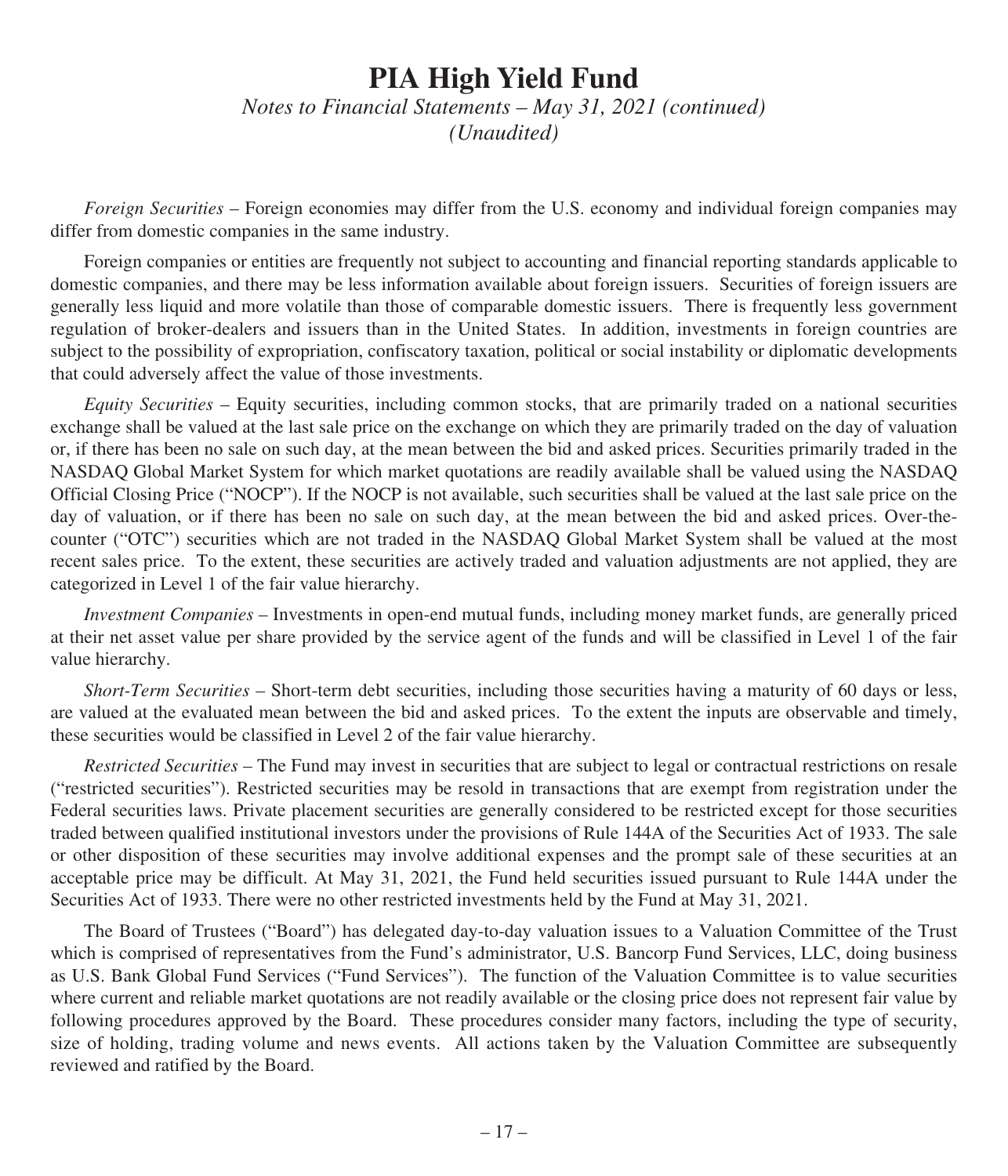## *Notes to Financial Statements – May 31, 2021 (continued)*

*(Unaudited)*

Depending on the relative significance of the valuation inputs, fair valued securities may be classified in either Level 2 or Level 3 of the fair value hierarchy.

The inputs or methodology used for valuing securities are not an indication of the risk associated with investing in those securities. The following is a summary of the inputs used to value the Fund's securities as of May 31, 2021:

|                           | <b>Level 1</b> | <b>Level 2</b> | Level 3   | <b>Total</b> |
|---------------------------|----------------|----------------|-----------|--------------|
| <b>Common Stocks</b>      |                |                | \$137,017 | 137,017      |
| <b>Fixed Income</b>       |                |                |           |              |
| Corporate Bonds           |                | 62,116,347     | 126,000   | 62,242,347   |
| <b>Bank Loans</b>         |                | 214,983        |           | 214,983      |
| <b>Total Fixed Income</b> |                | 62,331,330     | 126,000   | 62,457,330   |
| <b>Money Market Fund</b>  | 750,112        |                |           | 750,112      |
| <b>Total Investments</b>  | \$750,112      | \$62,331,330   | \$263,017 | \$63,344,459 |
|                           |                |                |           |              |

Refer to the Fund's schedule of investments for a detailed break-out of securities by industry classification.

The following is a reconciliation of the Fund's Level 3 investments for which significant unobservable inputs were used in determining value.

|                                                  | <b>Investments in Securities, at Value</b><br><b>Common Stocks</b> |
|--------------------------------------------------|--------------------------------------------------------------------|
| Balance as of November 30, 2020                  | S                                                                  |
| Accrued discounts/premiums                       |                                                                    |
| Realized gain/(loss)                             |                                                                    |
| Change in unrealized appreciation/(depreciation) |                                                                    |
| Purchases                                        |                                                                    |
| Sales                                            |                                                                    |
| Transfers in and/or out of Level 3               | 137,017                                                            |
| Balance as of May 31, 2021                       | \$137,017                                                          |
|                                                  |                                                                    |

## **Investments in Securities, at Value**

|                                                  | <b>Corporate Bonds</b> |
|--------------------------------------------------|------------------------|
| Balance as of November 30, 2020                  | \$126,000              |
| Accrued discounts/premiums                       | 1.792                  |
| Realized gain/(loss)                             |                        |
| Change in unrealized appreciation/(depreciation) | (1,792)                |
| Purchases                                        |                        |
| <b>Sales</b>                                     |                        |
| Transfers in and/or out of Level 3               |                        |
| Balance as of May 31, 2021                       | \$126,000              |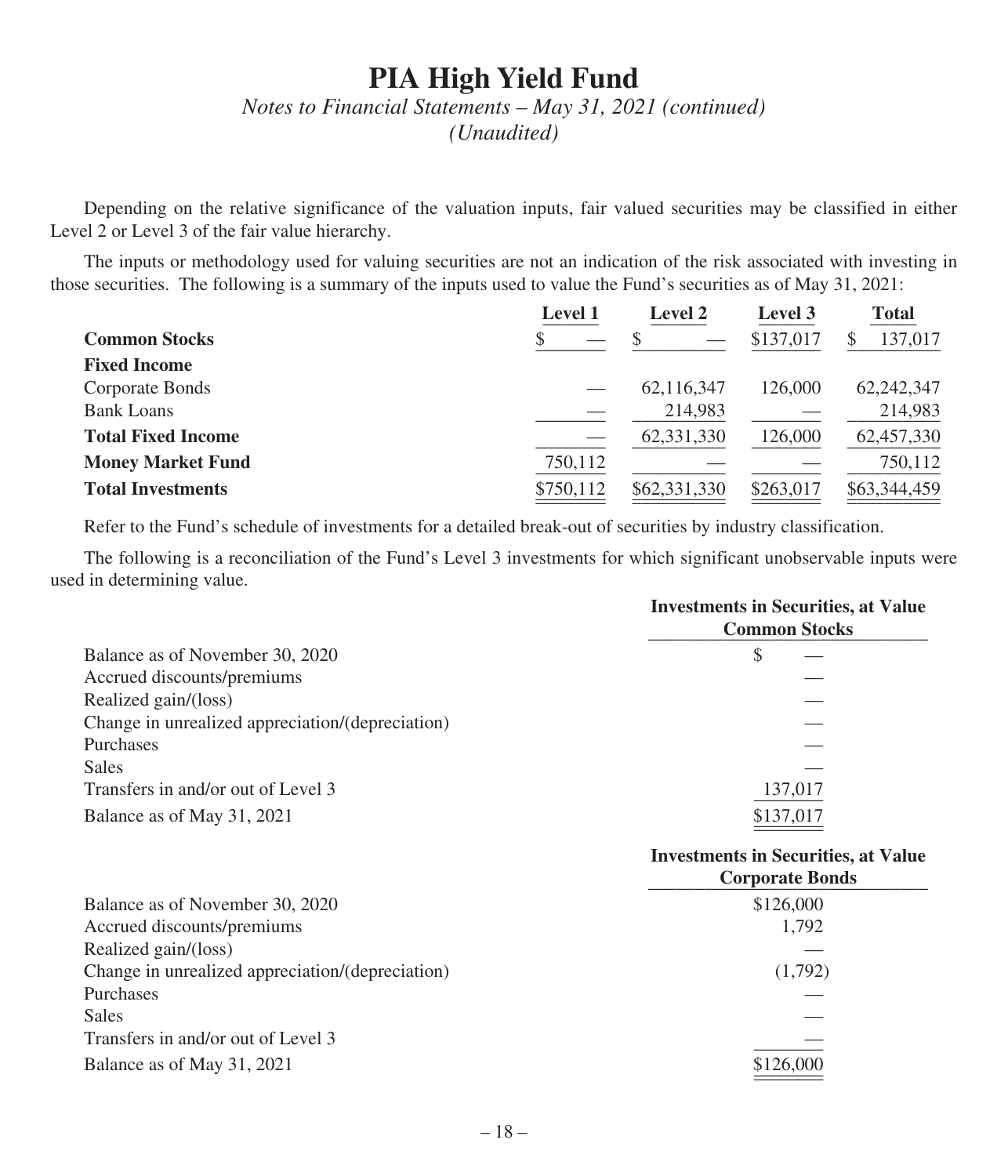*Notes to Financial Statements – May 31, 2021 (continued) (Unaudited)*

The change in unrealized appreciation/(depreciation) for Level 3 securities still held at May 31, 2021, and still classified as Level 3 was \$(1,792).

The global outbreak of COVID-19 (commonly referred to as "coronavirus") has disrupted economic markets and the prolonged economic impact is uncertain. The ultimate economic fallout from the pandemic, and the long-term impact on economies, markets, industries and individual issuers, are not known. The operational and financial performance of the issuers of securities in which the Fund invests depends on future developments, including the duration and spread of the outbreak, and such uncertainty may in turn adversely affect the value and liquidity of the Fund's investments, impair the Fund's ability to satisfy redemption requests, and negatively impact the Fund's performance.

### **Note 4 – Investment Advisory Fee and Other Transactions With Affiliates**

The Fund has an investment advisory agreement with PIA pursuant to which the Adviser is responsible for providing investment management services to the Fund. The Adviser furnishes all investment advice, office space and facilities, and provides most of the personnel needed by the Fund. As compensation for its services, PIA is entitled to a fee, computed daily and payable monthly calculated at an annual rate of 0.55% based upon the Fund's average daily net assets. For the six months ended May 31, 2021, the Fund incurred \$169,275 in advisory fees.

The Fund is responsible for its own operating expenses. The Adviser has temporarily agreed to reduce fees payable to it by the Fund and to pay Fund operating expenses (excluding acquired fund fees and expenses) to the extent necessary to limit the Fund's aggregate annual operating expenses to 0.86% of average daily net assets. The Adviser may not recoup expense reimbursements in future periods. For the six months ended May 31, 2021, the Adviser reduced its fees in the amount of \$36,211.

Fund Services serves as the Fund's administrator, fund accountant and transfer agent. U.S. Bank N.A. serves as custodian (the "Custodian") to the Fund. The Custodian is an affiliate of Fund Services. Fund Services maintains the Fund's books and records, calculates the Fund's NAV, prepares various federal and state regulatory filings, coordinates the payment of fund expenses, reviews expense accruals and prepares materials supplied to the Board of Trustees. The officers of the Trust, including the Chief Compliance Officer, are employees of Fund Services. Fees paid by the Fund for administration and accounting, transfer agency, custody and compliance services for the six months ended May 31, 2021, are disclosed in the Statement of Operations.

The Fund has entered into agreements with various brokers, dealers and financial intermediaries to compensate them for transfer agent services that would otherwise be executed by Fund Services. These sub-transfer agent services include pre-processing and quality control of new accounts, maintaining detailed shareholder account records, shareholder correspondence, answering customer inquiries regarding account status, and facilitating shareholder telephone transactions. The Fund expensed \$7,975 of sub-transfer agent fees during the six months ended May 31, 2021. These fees are included in the transfer agent fees and expenses amount disclosed in the Statement of Operations.

Quasar Distributors, LLC ("Quasar") acts as the Fund's principal underwriter in a continuous public offering of the Fund's shares. Quasar is a wholly-owned broker-dealer subsidiary of Foreside Financial Group, LLC.

#### **Note 5 – Purchases and Sales of Securities**

For the six months ended May 31, 2021, the cost of purchases and the proceeds from sales of securities (excluding short-term securities and U.S. Government securities) were \$31,431,310 and \$23,266,221, respectively. There were no purchases and sales of U.S. Government securities during the six months ended May 31, 2021.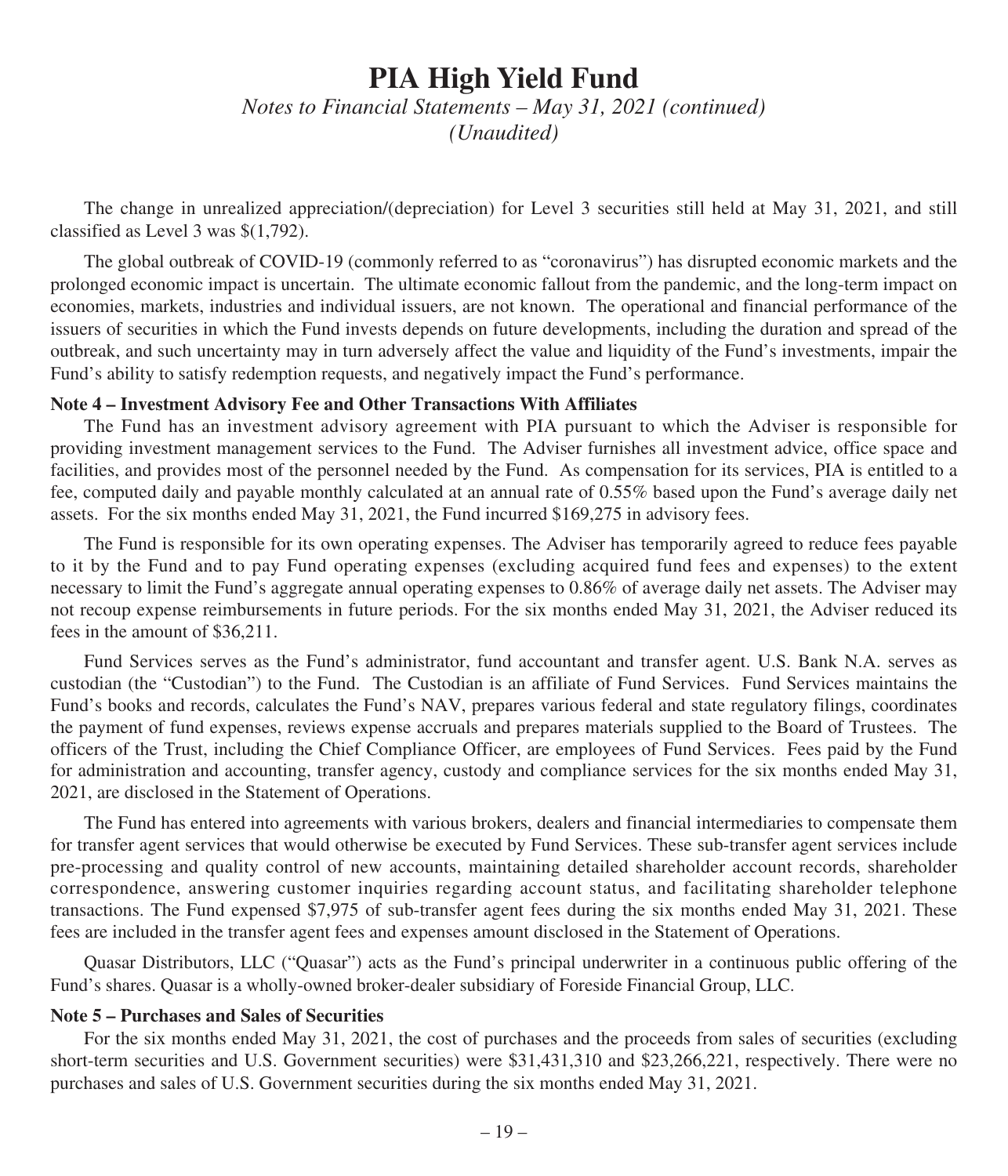*Notes to Financial Statements – May 31, 2021 (continued) (Unaudited)*

#### **Note 6 – Line of Credit**

The Fund has a secured line of credit in the amount of \$10,000,000. This line of credit is intended to provide shortterm financing, if necessary, subject to certain restrictions, in connection with shareholder redemptions. The credit facility is with the Fund's custodian, U.S. Bank N.A. During the six months ended May 31, 2021, the Fund drew on its line of credit. The Fund had an outstanding average daily balance of \$2,429, paid a weighted average interest rate of 3.25%, and incurred interest expense of \$22. The maximum amount outstanding for the Fund during the six months ended May 31, 2021 was \$221,000. At May 31, 2021, the Fund had no outstanding loan amounts.

#### **Note 7 – Federal Income Tax Information**

The tax character of distributions paid during the six months ended May 31, 2021 and year ended November 30, 2020 are as follows:

|                 | <b>Six Months Ended</b> | <b>Year Ended</b>        |
|-----------------|-------------------------|--------------------------|
|                 | May 31, 2021            | <b>November 30, 2020</b> |
| Ordinary income | \$1,903,288             | \$3,268,511              |

As of November 30, 2020, the Fund's most recently completed fiscal year, the components of capital on a tax basis were as follows:

| Cost of investments (a)               | \$55,797,713  |
|---------------------------------------|---------------|
| Gross unrealized appreciation         | 1,545,833     |
| Gross unrealized depreciation         | (2,930,130)   |
| Net unrealized depreciation (a)       | (1,384,297)   |
| Undistributed ordinary income         | 57,151        |
| Undistributed long-term capital gains |               |
| Total distributable earnings          | 57,151        |
| Other accumulated gains/(losses)      | (1,072,052)   |
| Total accumulated earnings/(losses)   | \$(2,399,198) |
|                                       |               |

(a) The book-basis and tax-basis net unrealized depreciation are the same.

As of November 30, 2020, the Fund had tax capital losses which may be carried over to offset future gains. Such losses expire as follows:

| <b>Short-Term Indefinite</b> | <b>Long-Term Indefinite</b> |
|------------------------------|-----------------------------|
|                              | \$1,072,052                 |

#### **Note 8 – Principal Risks**

Below is a summary of some, but not all, of the principal risks of investing in the Fund, each of which may adversely affect the Fund's net asset value and total return. The Fund's most recent prospectus provides further descriptions of the Fund's investment objective, principal investment strategies and principal risks.

• **High Yield Securities Risk.** High yield securities (or "junk bonds") entail greater risk of loss of principal because of their greater exposure to credit risk. High yield securities typically carry higher coupon rates than investment grade securities, but also are considered as speculative and may be subject to greater market price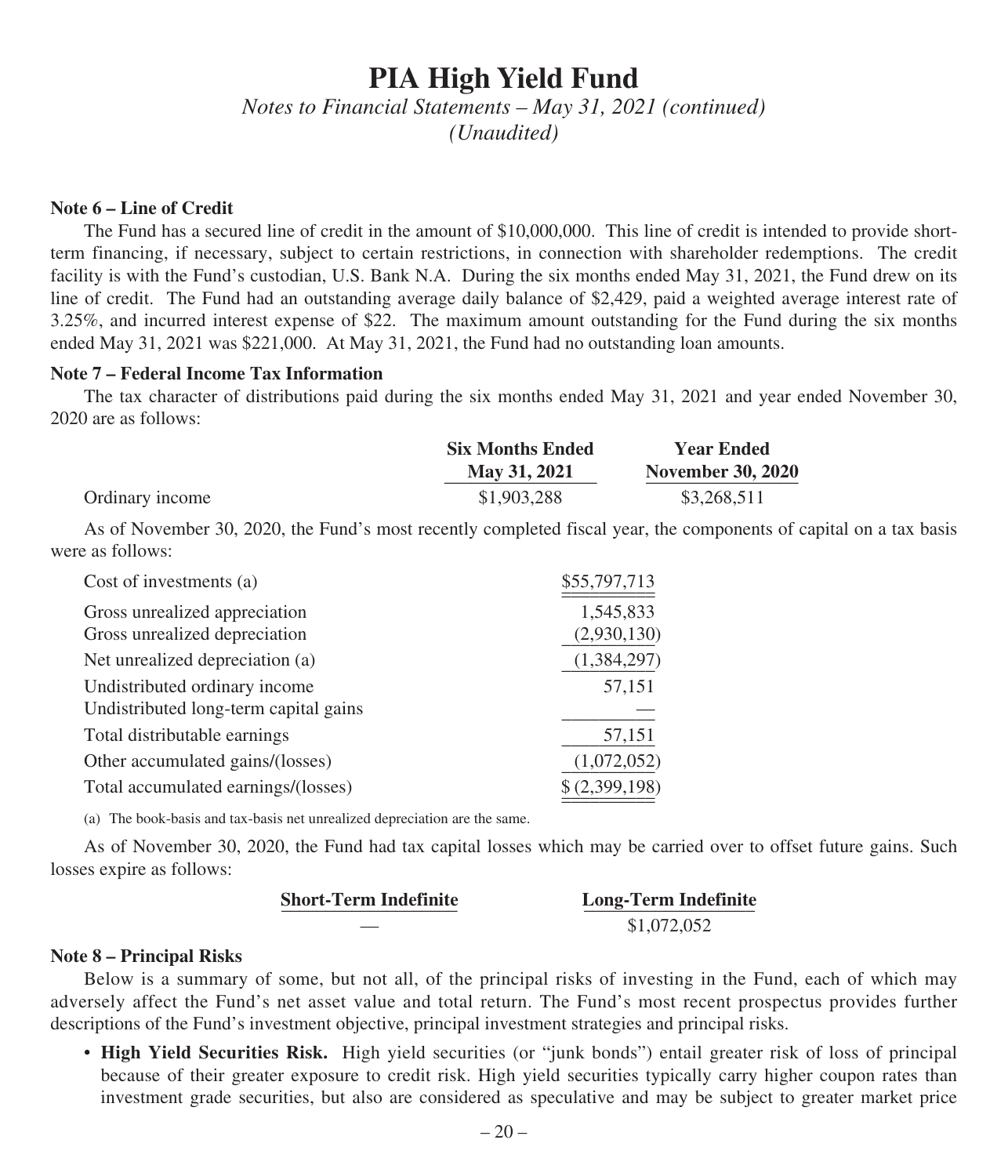*Notes to Financial Statements – May 31, 2021 (continued) (Unaudited)*

fluctuations, less liquidity and greater risk of loss of income or principal including greater possibility of default and bankruptcy of the issuer of such instruments than more highly rated bonds and loans.

- **Counterparty Risk.** Fund transactions involving a counterparty are subject to the risk that the counterparty or a third party will not fulfill its obligation to the Fund. Counterparty risk may arise because of the counterparty's financial condition (*i.e.*, financial difficulties, bankruptcy, or insolvency), market activities and developments, or other reasons, whether foreseen or not. A counterparty's inability to fulfill its obligation may result in significant financial loss to the Fund.
- **Credit Risk.** The issuers of the bonds and other instruments held by the Fund may not be able to make interest or principal payments.
- **Market and Regulatory Risk.** Events in the financial markets and economy may cause volatility and uncertainty and adversely impact the Fund's performance. Traditionally liquid investments may experience periods of diminished liquidity. Governmental and regulatory actions, including tax law changes, may also impair portfolio management and have unexpected or adverse consequences on particular markets, strategies, or investments. The Fund's investments may decline in value due to factors affecting individual issuers (such as the results of supply and demand), or sectors within the securities markets. The value of a security or other investment also may go up or down due to general market conditions that are not specifically related to a particular issuer, such as real or perceived adverse economic conditions, changes in interest rates or exchange rates, or adverse investor sentiment generally. In addition, unexpected events and their aftermaths, such as the spread of deadly diseases; natural, environmental or man-made disasters; financial, political or social disruptions; terrorism and war; and other tragedies or catastrophes, can cause investor fear and panic, which can adversely affect the economies of many companies, sectors, nations, regions and the market in general, in ways that cannot necessarily be foreseen.
- **Interest Rate Risk.** The value of the Fund's investments in fixed-income securities will change based on changes in interest rates. If interest rates increase, the value of these investments generally declines. Securities with greater interest rate sensitivity and longer maturities generally are subject to greater fluctuations in value.
- **Liquidity Risk.** Reduced liquidity in the bond markets can result from a number of events, such as limited trading activity, reductions in bond inventory, and rapid or unexpected changes in interest rates. Less liquid markets could lead to greater price volatility and limit the Fund's ability to sell a holding at a suitable price.
- **ETF and Mutual Fund Risk.** When the Fund invests in an ETF or mutual fund, it will bear additional expenses based on its pro rata share of the ETF's or mutual fund's operating expenses, including the potential duplication of management fees. The risk of owning an ETF or mutual fund generally reflects the risks of owning the underlying securities that the ETF or mutual fund holds. The Fund also will incur brokerage costs when it purchases ETFs.
- **Rule 144A Securities Risk.** The market for Rule 144A securities typically is less active than the market for publicly traded securities. Rule 144A securities carry the risk that the liquidity of these securities may become impaired, making it more difficult for the Fund to sell these securities.

### **Note 9 – Control Ownership**

The beneficial ownership, either directly or indirectly of more than 25% of the voting securities of a Fund creates a presumption of control of the Fund, under Section 2(a)(9) of the 1940 Act. As of May 31, 2021, International Union UAW Strike Trust, for the benefit of their customers, owned 51.00% of the outstanding shares of the Fund.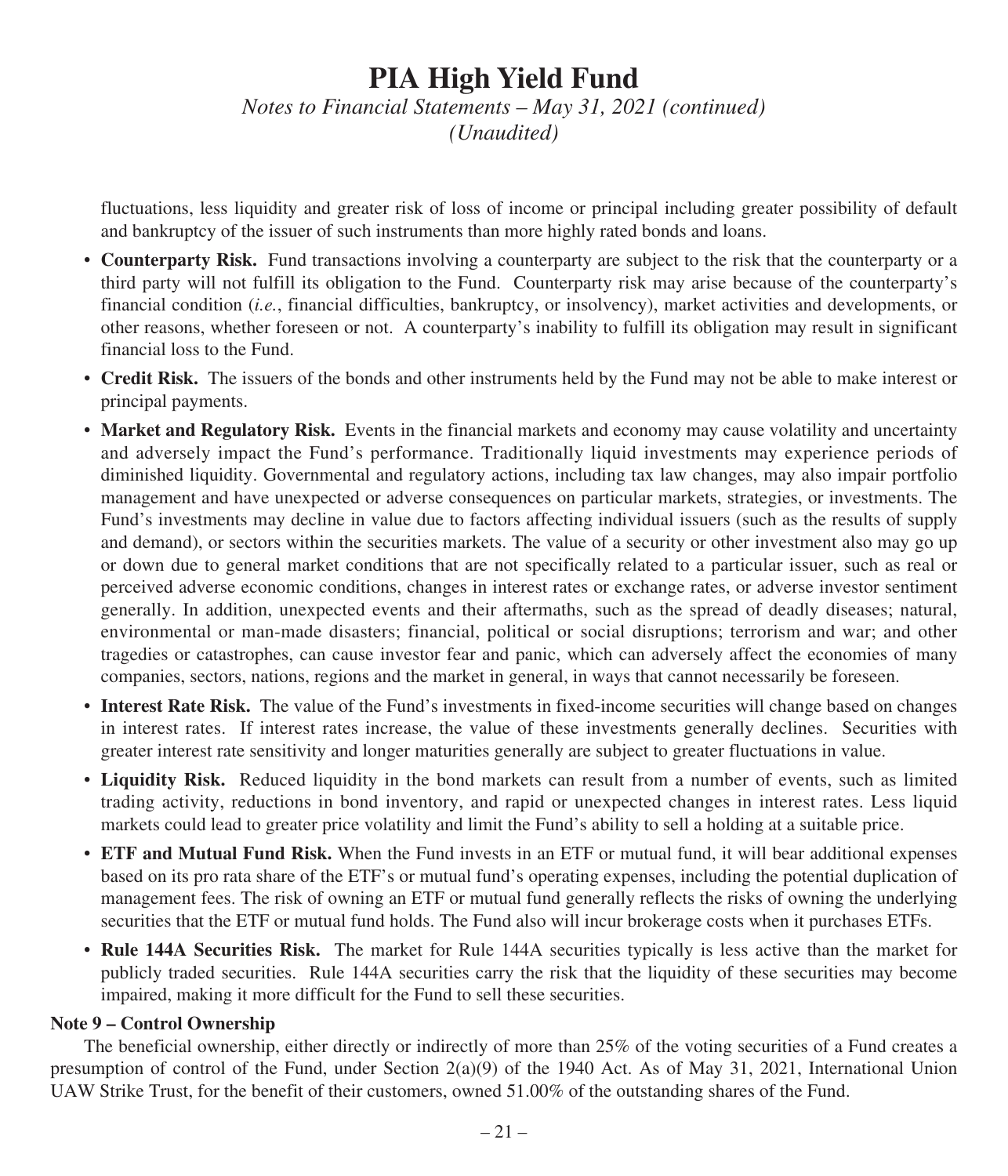*Notes to Financial Statements – May 31, 2021 (continued) (Unaudited)*

#### **Note 10 – Reimbursement for Error**

On September 18, 2020, the Fund received a reimbursement of \$153,625 from the Adviser and Administrator related to a corporate action instruction error during the year ended November 30, 2020. The net reimbursement comprises the "net increase from payment by affiliate and administrator due to operational error" in the Statement of Changes in Net Assets. Due to a miscommunication, the tender offer for the Martin Midstream corporate action was not processed correctly. This resulted in the Fund's position being tendered rather than exchanged.

#### **Note 11 – Subsequent Event**

On July 7, 2021, Foreside Financial Group, LLC ("Foreside"), the parent company of Quasar Distributors, LLC ("Quasar"), the Fund's distributor, announced that it had entered into a definitive purchase and sale agreement with Genstar Capital ("Genstar") such that Genstar would acquire a majority stake in Foreside. The transaction is expected to close at the end of the third quarter of 2021. Quasar will remain the Fund's distributor at the close of the transaction, subject to Board approval.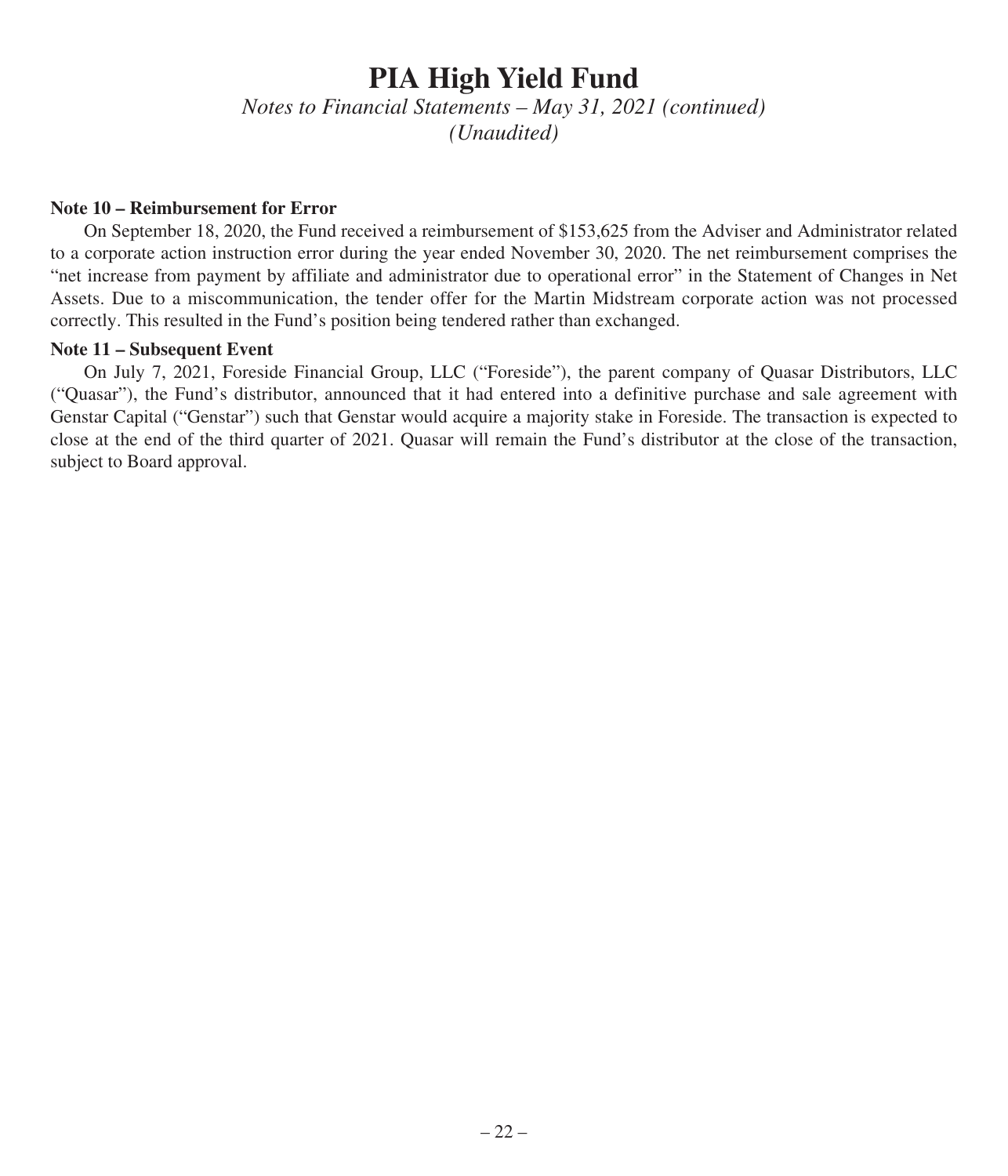*Notice to Shareholders – May 31, 2021 (Unaudited)*

### **How to Obtain a Copy of the Fund's Proxy Voting Policies**

A description of the policies and procedures that the Fund uses to determine how to vote proxies relating to portfolio securities is available without charge, upon request, by calling 1-800-251-1970, or on the Securities and Exchange Commission's ("SEC") website at http://www.sec.gov.

### **How to Obtain a Copy of the Fund's Proxy Voting Records for the 12-Month Period Ended June 30**

Information regarding how the Fund voted proxies relating to portfolio securities during the most recent 12-month period ended June 30 is available without charge, upon request, by calling 1-800-251-1970. Furthermore, you can obtain the Fund's proxy voting records on the SEC's website at http://www.sec.gov.

### **Quarterly Filings on Form N-Port**

The Fund files its complete schedules of portfolio holdings with the SEC for the first and third quarters of each fiscal year on Part F of Form N-PORT. The Fund's Form N-PORT is available on the SEC's website at http://www.sec.gov. Information included in the Fund's Form N-PORT is also available by calling 1-800-251-1970.

### **Householding**

In an effort to decrease costs, the Fund will reduce the number of duplicate prospectuses, supplements, and certain other shareholder documents that you receive by sending only one copy of each to those addresses shown by two or more accounts. Please call the Fund's transfer agent toll free at 1-800-251-1970 to request individual copies of these documents. The Fund will begin sending individual copies 30 days after receiving your request. This policy does not apply to account statements.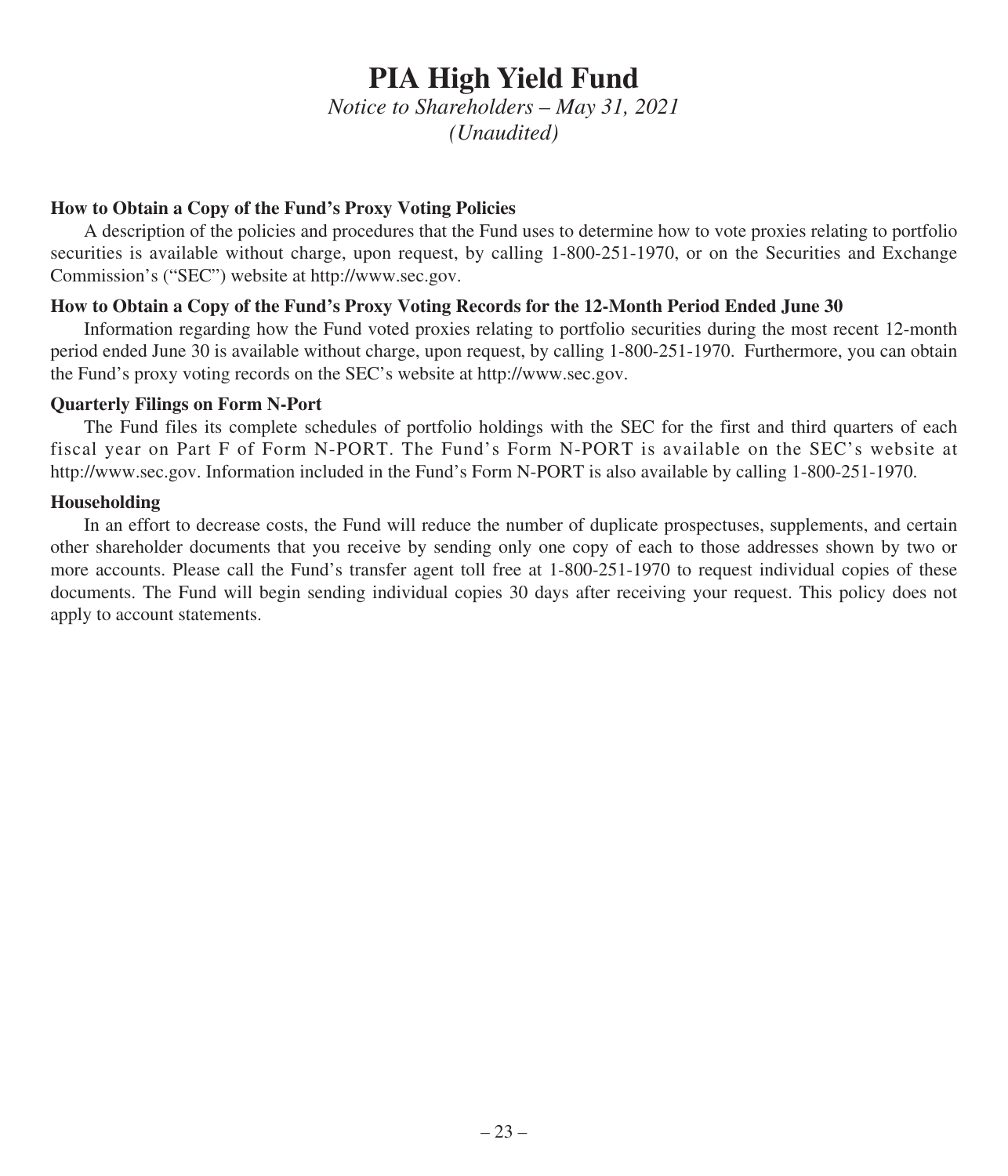*Approval of Investment Advisory Agreement (Unaudited)*

At meetings held on October 19-20 and December 10-11, 2020, the Board (which is comprised of four persons, all of whom are Independent Trustees as defined under the Investment Company Act of 1940, as amended), considered and approved, for another annual term, the continuance of the investment advisory agreement (the "Advisory Agreement") between Advisors Series Trust (the "Trust") and Pacific Income Advisers, Inc. (the "Adviser") on behalf of the PIA High Yield Fund (the "High Yield Fund" or "Fund"). At both meetings, the Board received and reviewed substantial information regarding the Fund, the Adviser and the services provided by the Adviser to the Fund under the Advisory Agreement. This information, together with the information provided to the Board throughout the course of the year, formed the primary (but not exclusive) basis for the Board's determinations. Below is a summary of the factors considered by the Board and the conclusions that formed the basis for the Board's approval of the continuance of the Advisory Agreement:

- 1. THE NATURE, EXTENT AND QUALITY OF THE SERVICES PROVIDED AND TO BE PROVIDED BY THE ADVISER UNDER THE ADVISORY AGREEMENT. The Board considered the nature, extent and quality of the Adviser's overall services provided to the Fund, as well as its specific responsibilities in all aspects of day-to-day investment management of the Fund. The Board considered the qualifications, experience and responsibilities of the portfolio managers, as well as the responsibilities of other key personnel of the Adviser involved in the day-to-day activities of the Fund. The Board also considered the resources and compliance structure of the Adviser, including information regarding its compliance program, its chief compliance officer and the Adviser's compliance record, as well as the Adviser's cybersecurity program, liquidity risk management program, business continuity plan, and risk management process. Additionally, the Board considered how the Adviser's business continuity plan has operated during the recent COVID-19 pandemic. The Board also considered the prior relationship between the Adviser and the Trust, as well as the Board's knowledge of the Adviser's operations, and noted that during the course of the prior year they had met with certain personnel of the Adviser to discuss the Fund's performance and investment outlook as well as various marketing and compliance topics. The Board considered that all shareholders of the Fund are advisory clients of the Adviser and that the Fund is used as an investment option to fulfill investment mandates for such clients. The Board concluded that the Adviser had the quality and depth of personnel, resources, investment processes and compliance policies and procedures essential to performing its duties under the Advisory Agreement and that they were satisfied with the nature, overall quality and extent of such management services.
- 2. THE FUND'S HISTORICAL PERFORMANCE AND THE OVERALL PERFORMANCE OF THE ADVISER. In assessing the quality of the portfolio management delivered by the Adviser, the Board reviewed the short-term and long-term performance of the Fund as of June 30, 2020, on both an absolute basis and in comparison to its peer funds utilizing Morningstar classifications and appropriate securities market benchmarks. While the Board considered both short-term and long-term performance, it placed greater emphasis on longer term performance. When reviewing performance against the comparative peer group universe, the Board took into account that the investment objectives and strategies of each Fund, as well as its level of risk tolerance, may differ significantly from funds in the peer universe. When reviewing a Fund's performance against broad market benchmarks, the Board took into account the differences in portfolio construction between the Fund and such benchmarks as well as other differences between actively managed funds and passive benchmarks, such as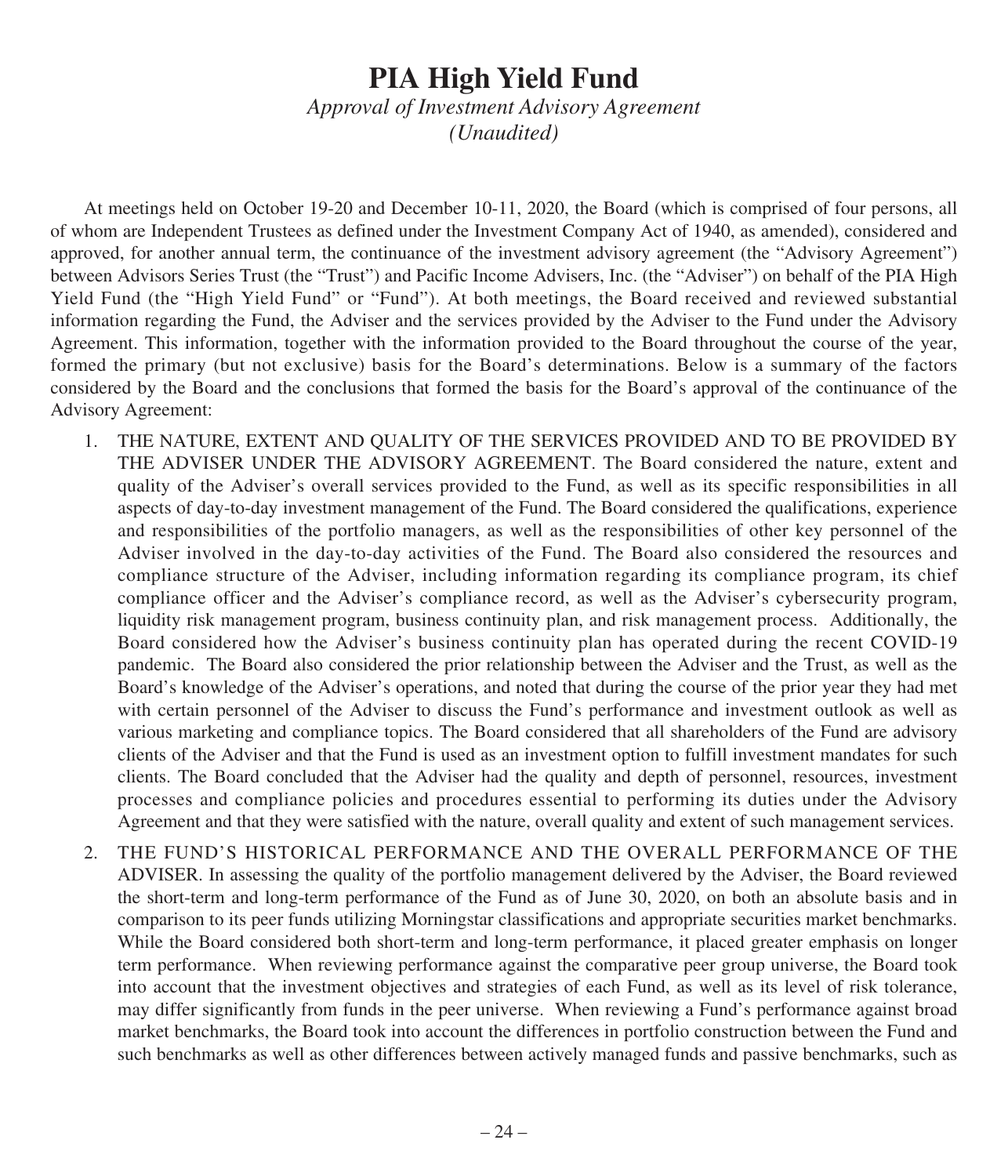### *Approval of Investment Advisory Agreement (continued) (Unaudited)*

objectives and risks. In assessing periods of relative underperformance or outperformance, the Board took into account that relative performance can be significantly impacted by performance measurement periods and that some periods of underperformance may be transitory in nature while others may reflect more significant underlying issues.

The Board noted that the High Yield Fund underperformed the peer group median of its Morningstar comparative universe for the one- and three-year periods and outperformed for the five-year period ended June 30, 2020. The Board also reviewed the performance of the High Yield Fund against a broad-based securities market benchmark, noting that it had underperformed its benchmark index for the one-, three-, and five-year periods ended June 30, 2020.

The Board also considered any differences in performance between the Adviser's similarly managed accounts and the performance of the High Yield Fund, noting that the Fund underperformed the similarly managed composite for the one-, three- and five-year periods.

3. THE COSTS OF THE SERVICES TO BE PROVIDED BY THE ADVISER AND THE STRUCTURE OF THE ADVISER'S FEE UNDER THE ADVISORY AGREEMENT. In considering the advisory fee and total fees and expenses of the Fund, the Board reviewed comparisons to the peer Fund and the Adviser's similarly managed accounts for other types of clients, as well as all expense waivers and reimbursements. The Board also considered that the Adviser does not manage any other accounts with strategies similar to that of the Fund.

The Board noted that the Adviser had temporarily agreed, through at least March 29, 2021, to maintain an annual expense ratio for the Fund of 0.86%. The Board noted that the Fund's total expense ratio was above its peer group median and average and was also above its peer group median and average when the Fund's peer group was adjusted to include only funds of similar asset sizes. The Board noted that the Fund's contractual advisory fee was equal to its peer group median and below the average, as well as equal to its peer group median and below the average when the Fund's peer group was adjusted to include only funds of similar asset sizes. The Board also considered that after advisory fee waivers and the payment of Fund expenses necessary to maintain the Expense Cap, the net advisory fee received by the Adviser from the Fund for the year ended June 30, 2020, was below the peer group median and average. The Board also took into consideration the services the Adviser provided to its separately managed account clients, comparing the fees charged for those management services to the management fees charged to the Fund. The Board found that the management fees charged to the Fund were higher than the fees charged to the Adviser's separately managed account clients, primarily as a reflection of the nature of the separate account client.

The Board determined that it would continue to monitor the appropriateness of the advisory fee for the Fund and concluded that, at this time, the fees to be paid to the Adviser were fair and reasonable.

4. ECONOMIES OF SCALE. The Board also considered whether economies of scale were being realized by the Adviser that should be shared with shareholders. The Board noted that the Adviser has contractually agreed to reduce its advisory fees or reimburse Fund expenses so that the Fund does not exceed its Expense Cap. The Board noted that at current asset levels, it did not appear that there were additional economies of scale being realized by the Adviser and concluded that it would continue to monitor in the future as circumstances changed.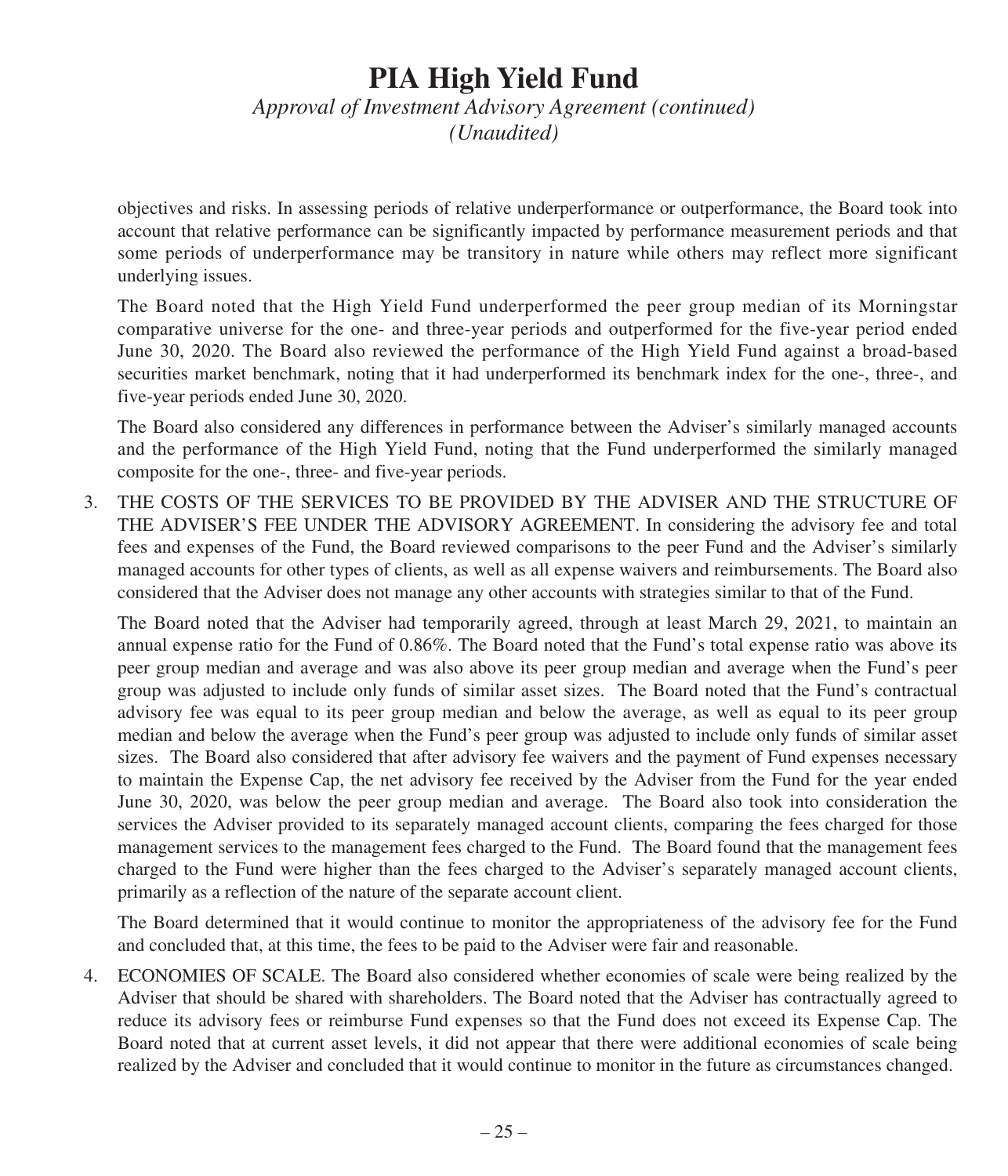*Approval of Investment Advisory Agreement (continued) (Unaudited)*

5. THE PROFITS TO BE REALIZED BY THE ADVISER AND ITS AFFILIATES FROM THEIR RELATIONSHIP WITH THE FUND. The Board reviewed the Adviser's financial information and considered both the direct benefits and the indirect benefits to the Adviser from advising the Fund. The Board considered the profitability to the Adviser from its relationship with the Fund and considered any additional benefits derived by the Adviser from its relationship with the Fund, including the advisory fees it received from the wrap programs and other advisory accounts associated with assets invested in the Fund. The Board also considered that the Fund does not charge any Rule 12b-1 fees or utilize "soft dollars." After such review, the Board determined that the profitability to the Adviser with respect to the Advisory Agreement was not excessive, and that the Adviser had maintained adequate profit levels to support the services that it provides to the Fund.

No single factor was determinative of the Board's decision to approve the continuance of the Advisory Agreement for the High Yield Fund, but rather the Trustees based their determination on the total mix of information available to them. Based on a consideration of all the factors in their totality, the Trustees determined that the advisory arrangements with the Adviser, including the advisory fees, were fair and reasonable to the Fund. The Board, including a majority of the Independent Trustees, therefore determined that the continuance of the Advisory Agreement for the High Yield Fund would be in the best interests of the Fund and its shareholders.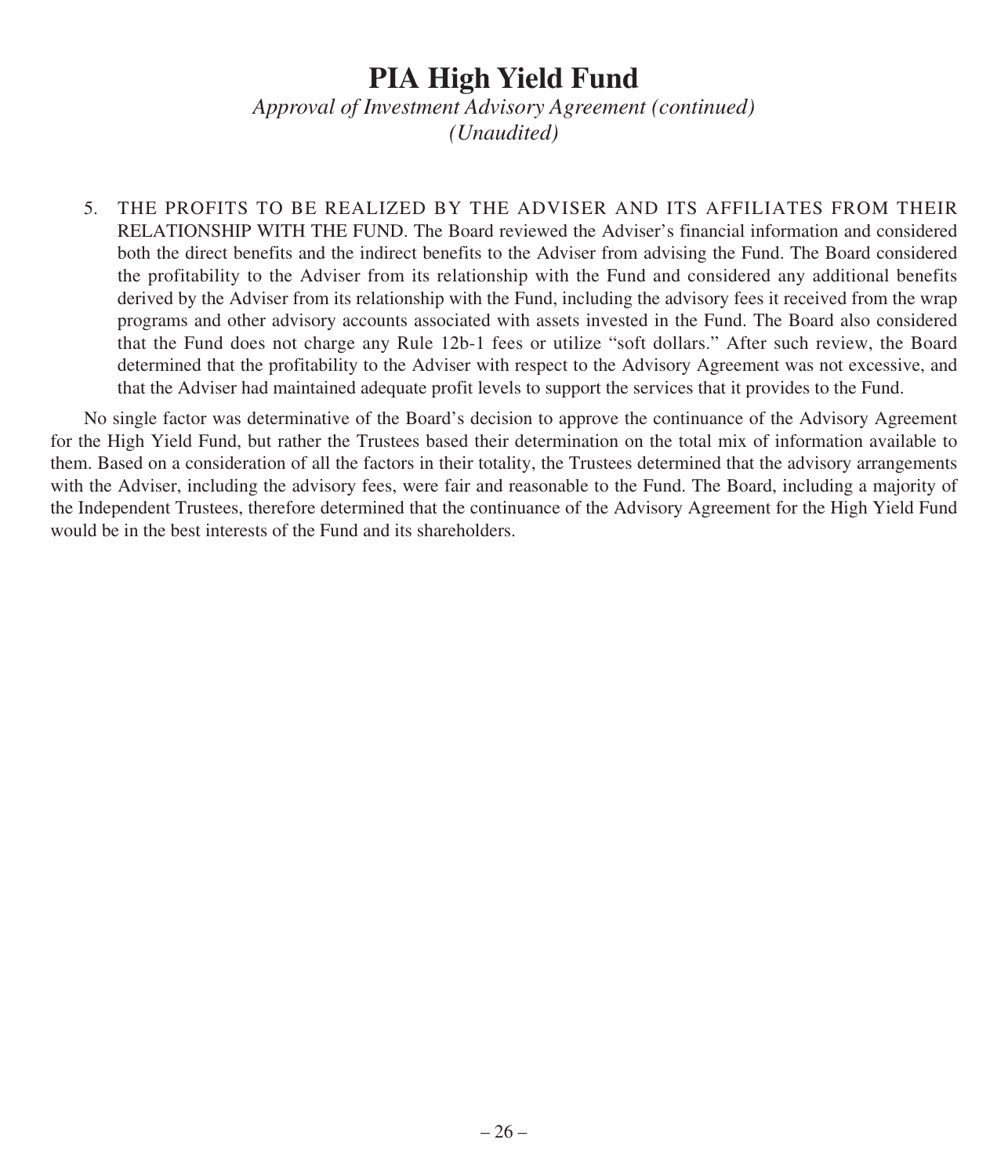## **PRIVACY NOTICE**

The Fund collects non-public information about you from the following sources:

- Information we receive about you on applications or other forms;
- Information you give us orally; and/or
- Information about your transactions with us or others.

We do not disclose any non-public personal information about our customers or former customers without the customer's authorization, except as permitted by law or in response to inquiries from governmental authorities. We may share information with affiliated and unaffiliated third parties with whom we have contracts for servicing the Fund. We will provide unaffiliated third parties with only the information necessary to carry out their assigned responsibilities. We maintain physical, electronic and procedural safeguards to guard your non-public personal information and require third parties to treat your personal information with the same high degree of confidentiality.

In the event that you hold shares of the Fund through a financial intermediary, including, but not limited to, a broker-dealer, bank, or trust company, the privacy policy of your financial intermediary would govern how your non-public personal information would be shared by those entities with unaffiliated third parties.